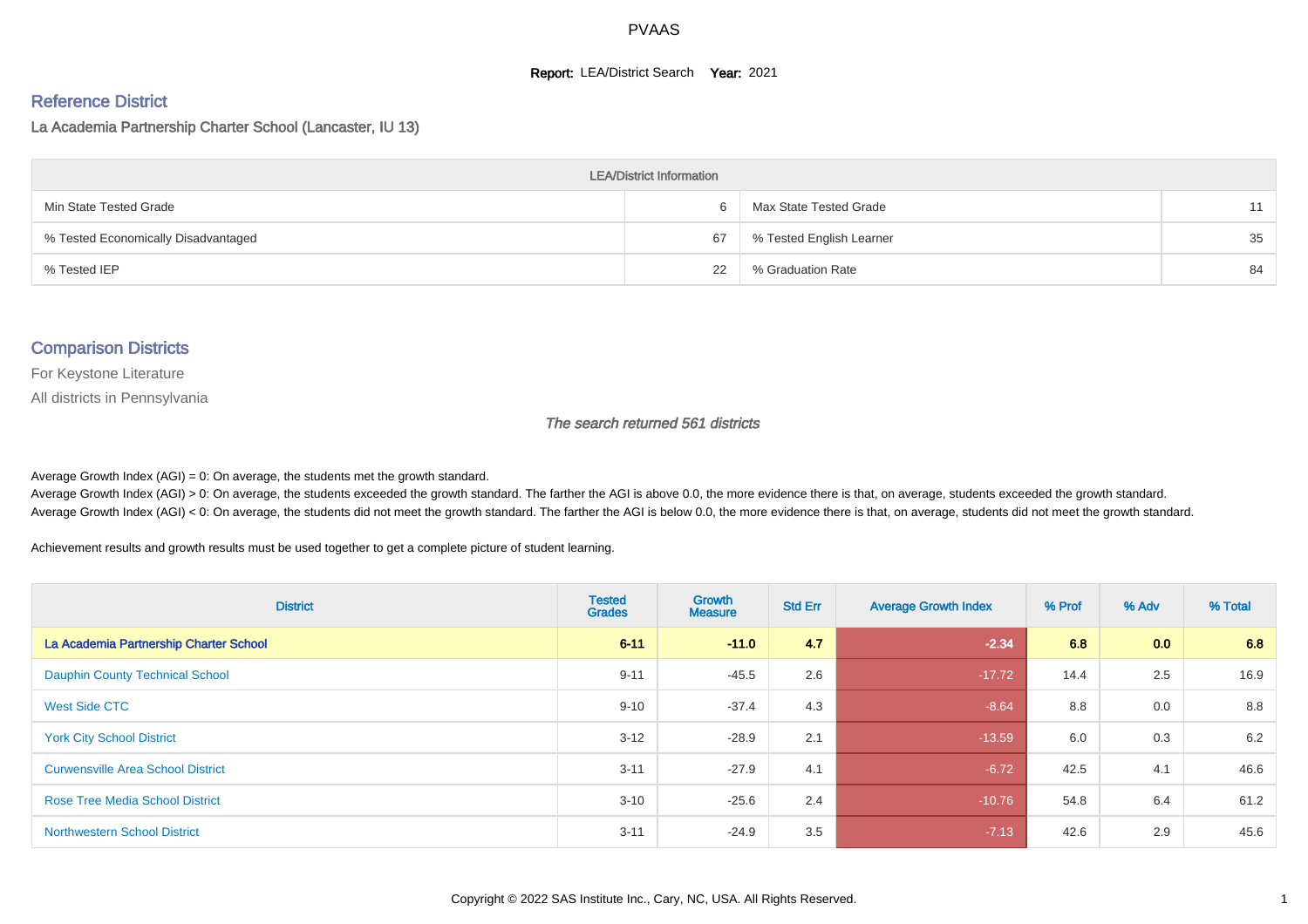| <b>District</b>                               | <b>Tested</b><br><b>Grades</b> | <b>Growth</b><br><b>Measure</b> | <b>Std Err</b> | <b>Average Growth Index</b> | % Prof | % Adv   | % Total |
|-----------------------------------------------|--------------------------------|---------------------------------|----------------|-----------------------------|--------|---------|---------|
| La Academia Partnership Charter School        | $6 - 11$                       | $-11.0$                         | 4.7            | $-2.34$                     | 6.8    | 0.0     | 6.8     |
| Philipsburg-Osceola Area School District      | $3 - 11$                       | $-24.8$                         | 3.3            | $-7.43$                     | 19.7   | $2.6\,$ | 22.4    |
| <b>Mastery Charter School - Gratz Campus</b>  | $7 - 10$                       | $-23.9$                         | 4.5            | $-5.29$                     | 2.9    | 0.0     | 2.9     |
| <b>Southern Fulton School District</b>        | $3 - 11$                       | $-23.7$                         | 4.4            | $-5.37$                     | 34.2   | 10.5    | 44.7    |
| <b>Shikellamy School District</b>             | $3 - 10$                       | $-22.3$                         | 2.5            | $-8.92$                     | 33.3   | 6.1     | 39.5    |
| <b>Lawrence County CTC</b>                    | $10 - 11$                      | $-21.7$                         | 3.6            | $-6.05$                     | 19.8   | 0.0     | 19.8    |
| Lackawanna Trail School District              | $3 - 10$                       | $-21.7$                         | 3.5            | $-6.20$                     | 38.5   | 1.5     | 40.0    |
| <b>Springfield Township School District</b>   | $3 - 11$                       | $-18.9$                         | 3.2            | $-5.88$                     | 62.6   | 3.6     | 66.3    |
| <b>Frazier School District</b>                | $3 - 11$                       | $-17.2$                         | 3.7            | $-4.70$                     | 37.1   | 1.6     | 38.7    |
| <b>Penns Manor Area School District</b>       | $3 - 12$                       | $-17.0$                         | 3.7            | $-4.52$                     | 29.7   | 3.1     | 32.8    |
| <b>Pennridge School District</b>              | $3 - 10$                       | $-16.8$                         | 1.4            | $-11.59$                    | 46.8   | 8.0     | 54.9    |
| Jefferson County-Dubois AVTS                  | $9 - 11$                       | $-16.2$                         | 3.9            | $-4.16$                     | 23.0   | 0.0     | 23.0    |
| <b>Lancaster School District</b>              | $3 - 12$                       | $-15.8$                         | $1.5$          | $-10.90$                    | 14.6   | $2.3\,$ | 16.9    |
| <b>Mifflinburg Area School District</b>       | $3 - 11$                       | $-15.8$                         | 2.5            | $-6.30$                     | 42.4   | 4.0     | 46.4    |
| Schuylkill Haven Area School District         | $3 - 11$                       | $-15.3$                         | 3.1            | $-4.87$                     | 49.7   | 2.4     | 52.1    |
| <b>Ringgold School District</b>               | $3 - 11$                       | $-14.7$                         | 2.4            | $-6.04$                     | 41.5   | 7.9     | 49.4    |
| <b>Tacony Academy Charter School</b>          | $3 - 11$                       | $-14.7$                         | 3.0            | $-4.82$                     | 22.4   | 1.8     | 24.1    |
| Southern Columbia Area School District        | $3 - 11$                       | $-14.6$                         | 3.0            | $-4.92$                     | 55.0   | 4.0     | 59.0    |
| <b>Erie City School District</b>              | $3 - 12$                       | $-14.5$                         | 1.6            | $-9.26$                     | 25.4   | 3.0     | 28.4    |
| <b>Ridgway Area School District</b>           | $3 - 11$                       | $-14.5$                         | 4.1            | $-3.56$                     | 49.0   | 9.8     | 58.8    |
| <b>Minersville Area School District</b>       | $3 - 11$                       | $-14.4$                         | 3.7            | $-3.90$                     | 39.3   | 3.3     | 42.6    |
| <b>Williamsburg Community School District</b> | $3 - 11$                       | $-14.3$                         | 4.1            | $-3.48$                     | 28.3   | 0.0     | 28.3    |
| Johnsonburg Area School District              | $3 - 11$                       | $-14.1$                         | 3.9            | $-3.62$                     | 54.0   | 4.6     | 58.6    |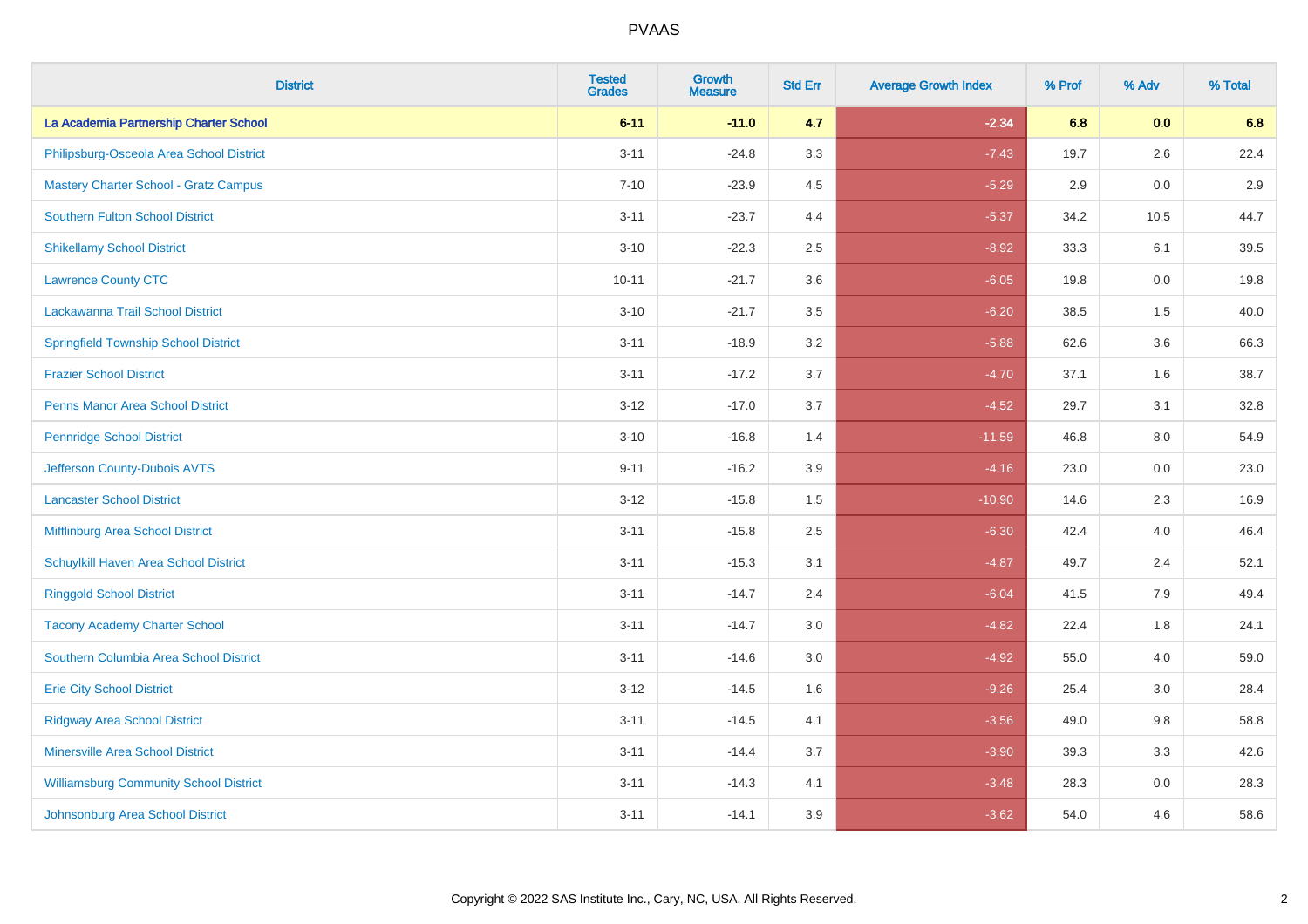| <b>District</b>                                 | <b>Tested</b><br><b>Grades</b> | <b>Growth</b><br><b>Measure</b> | <b>Std Err</b> | <b>Average Growth Index</b> | % Prof | % Adv   | % Total |
|-------------------------------------------------|--------------------------------|---------------------------------|----------------|-----------------------------|--------|---------|---------|
| La Academia Partnership Charter School          | $6 - 11$                       | $-11.0$                         | 4.7            | $-2.34$                     | 6.8    | 0.0     | 6.8     |
| <b>Riverside Beaver County School District</b>  | $3 - 11$                       | $-14.0$                         | 3.0            | $-4.64$                     | 49.4   | $8.8\,$ | 58.2    |
| <b>Bristol Township School District</b>         | $3 - 11$                       | $-13.9$                         | 2.0            | $-7.05$                     | 31.0   | 3.7     | 34.7    |
| <b>Tulpehocken Area School District</b>         | $3 - 12$                       | $-13.7$                         | 2.8            | $-4.81$                     | 36.7   | 2.8     | 39.4    |
| Propel Charter School - Braddock Hills          | $3 - 11$                       | $-13.6$                         | 3.6            | $-3.81$                     | 9.7    | 1.6     | 11.3    |
| Salisbury-Elk Lick School District              | $3 - 11$                       | $-13.5$                         | 5.9            | $-2.30$                     | 27.8   | 0.0     | 27.8    |
| <b>Titusville Area School District</b>          | $3 - 11$                       | $-13.2$                         | 2.6            | $-4.99$                     | 43.2   | 4.8     | 48.0    |
| <b>Rochester Area School District</b>           | $3 - 11$                       | $-13.2$                         | 4.6            | $-2.89$                     | 19.5   | 1.3     | 20.8    |
| <b>Northern Potter School District</b>          | $3 - 12$                       | $-13.1$                         | 4.6            | $-2.84$                     | 37.5   | 0.0     | 37.5    |
| Southern Huntingdon County School District      | $3 - 11$                       | $-12.9$                         | 3.2            | $-3.98$                     | 32.5   | $2.5\,$ | 35.0    |
| <b>Keystone Education Center Charter School</b> | $3 - 12$                       | $-12.9$                         | 5.9            | $-2.19$                     | 28.0   | 0.0     | 28.0    |
| <b>Hatboro-Horsham School District</b>          | $3 - 11$                       | $-12.8$                         | 1.7            | $-7.47$                     | 45.6   | 7.2     | 52.8    |
| <b>Norristown Area School District</b>          | $3-12$                         | $-12.8$                         | 1.6            | $-7.98$                     | 23.5   | 2.3     | 25.7    |
| <b>Avonworth School District</b>                | $3 - 10$                       | $-12.6$                         | 3.1            | $-4.01$                     | 59.8   | 4.6     | 64.4    |
| Columbia-Montour AVTS                           | $9 - 10$                       | $-12.5$                         | 3.0            | $-4.16$                     | 22.3   | 0.6     | 22.9    |
| <b>Wellsboro Area School District</b>           | $3 - 11$                       | $-12.4$                         | 3.0            | $-4.11$                     | 49.2   | 11.9    | 61.1    |
| <b>Owen J Roberts School District</b>           | $3 - 11$                       | $-12.3$                         | 1.6            | $-7.61$                     | 57.0   | 11.9    | 69.0    |
| <b>West Mifflin Area School District</b>        | $3 - 12$                       | $-12.3$                         | 2.9            | $-4.22$                     | 39.7   | 10.3    | 50.0    |
| <b>Annville-Cleona School District</b>          | $3 - 12$                       | $-12.1$                         | 2.7            | $-4.46$                     | 34.9   | 7.8     | 42.6    |
| Catasauqua Area School District                 | $3 - 12$                       | $-12.1$                         | 3.0            | $-4.00$                     | 36.8   | 7.6     | 44.3    |
| <b>Bucks County Technical High School</b>       | $9 - 10$                       | $-12.0$                         | 2.5            | $-4.84$                     | 35.9   | 3.2     | 39.2    |
| <b>Marion Center Area School District</b>       | $3 - 10$                       | $-12.0$                         | 3.1            | $-3.87$                     | 33.7   | 1.1     | 34.8    |
| <b>Moniteau School District</b>                 | $3 - 11$                       | $-11.8$                         | 3.3            | $-3.56$                     | 50.0   | 6.3     | 56.3    |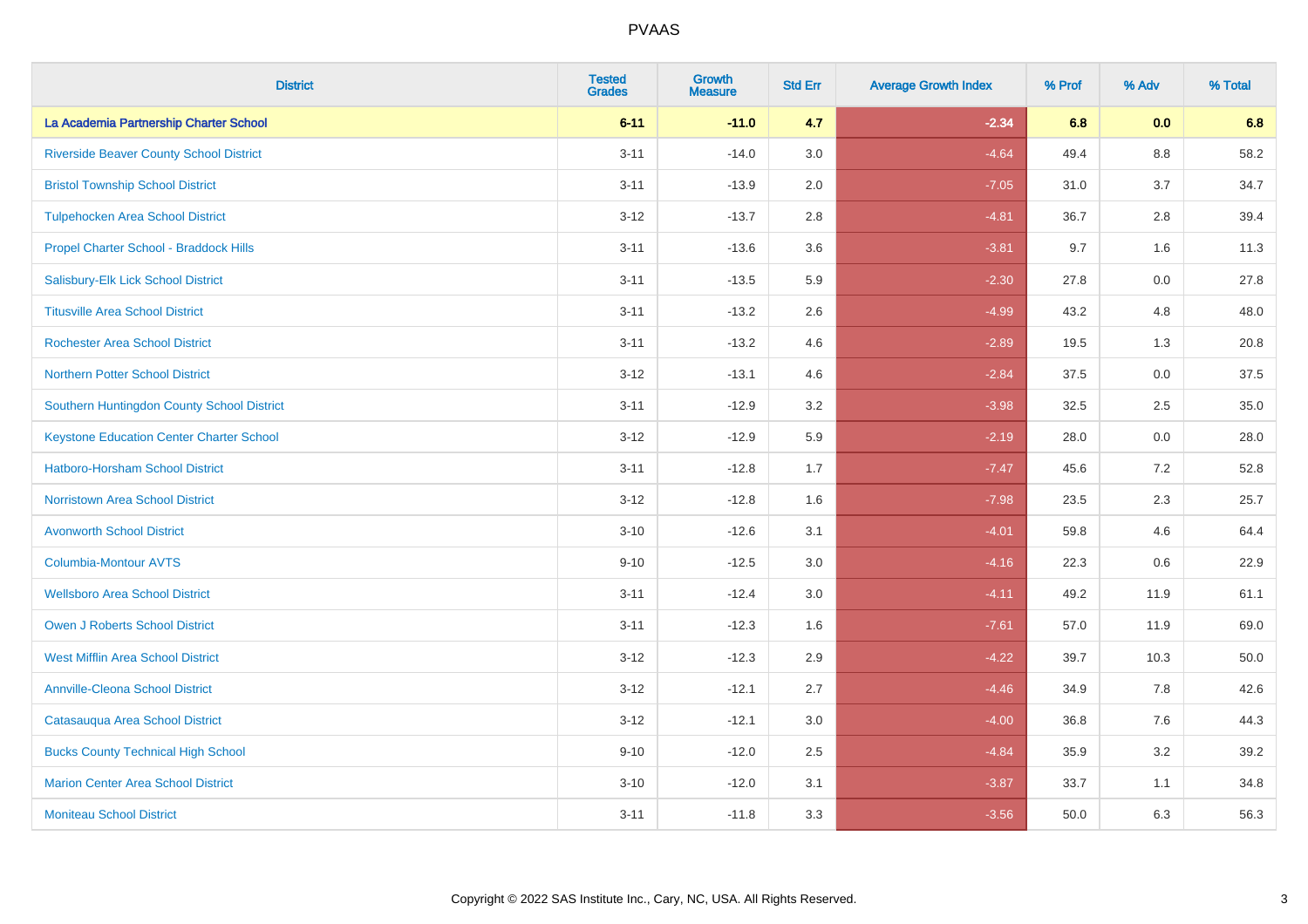| <b>District</b>                            | <b>Tested</b><br><b>Grades</b> | <b>Growth</b><br><b>Measure</b> | <b>Std Err</b> | <b>Average Growth Index</b> | % Prof | % Adv | % Total |
|--------------------------------------------|--------------------------------|---------------------------------|----------------|-----------------------------|--------|-------|---------|
| La Academia Partnership Charter School     | $6 - 11$                       | $-11.0$                         | 4.7            | $-2.34$                     | 6.8    | 0.0   | 6.8     |
| <b>Steelton-Highspire School District</b>  | $3 - 11$                       | $-11.8$                         | 3.5            | $-3.40$                     | 14.5   | 0.0   | 14.5    |
| <b>Propel Charter School-Homestead</b>     | $3 - 11$                       | $-11.7$                         | 4.1            | $-2.84$                     | 15.9   | 0.0   | 15.9    |
| <b>Abington School District</b>            | $3 - 10$                       | $-11.5$                         | 1.9            | $-6.00$                     | 56.2   | 11.6  | 67.8    |
| Southern Tioga School District             | $3 - 11$                       | $-11.5$                         | 2.7            | $-4.25$                     | 47.8   | 6.4   | 54.3    |
| <b>Maritime Academy Charter School</b>     | $3 - 10$                       | $-11.4$                         | 3.5            | $-3.29$                     | 15.2   | 0.0   | 15.2    |
| <b>Plum Borough School District</b>        | $3 - 11$                       | $-11.3$                         | 2.2            | $-5.19$                     | 51.1   | 9.0   | 60.1    |
| <b>South Park School District</b>          | $3 - 11$                       | $-11.3$                         | 2.7            | $-4.23$                     | 53.5   | 13.7  | 67.3    |
| La Academia Partnership Charter School     | $6 - 11$                       | $-11.0$                         | 4.7            | $-2.34$                     | 6.8    | 0.0   | 6.8     |
| <b>Sugar Valley Rural Charter School</b>   | $3 - 11$                       | $-11.0$                         | 4.5            | $-2.46$                     | 14.9   | 0.0   | 14.9    |
| <b>Solanco School District</b>             | $3 - 11$                       | $-11.0$                         | 2.0            | $-5.55$                     | 41.6   | 4.5   | 46.1    |
| <b>Propel Charter School-Montour</b>       | $3 - 10$                       | $-10.7$                         | 3.9            | $-2.71$                     | 13.7   | 0.0   | 13.7    |
| Northern Lehigh School District            | $3 - 12$                       | $-10.4$                         | 2.7            | $-3.82$                     | 28.0   | 9.3   | 37.3    |
| <b>Exeter Township School District</b>     | $3 - 11$                       | $-10.4$                         | 1.9            | $-5.44$                     | 50.6   | 2.7   | 53.3    |
| <b>Farrell Area School District</b>        | $3 - 11$                       | $-10.4$                         | 4.3            | $-2.41$                     | 19.0   | 0.0   | 19.0    |
| The New Academy Charter School             | $8 - 11$                       | $-10.4$                         | 5.2            | $-2.00$                     | 0.0    | 0.0   | $0.0\,$ |
| <b>Union City Area School District</b>     | $3 - 12$                       | $-10.2$                         | 3.6            | $-2.87$                     | 42.9   | 3.2   | 46.0    |
| <b>Pittston Area School District</b>       | $3 - 11$                       | $-10.1$                         | 5.6            | $-1.80$                     | 38.1   | 9.5   | 47.6    |
| <b>Northwest Area School District</b>      | $3 - 10$                       | $-10.0$                         | 3.8            | $-2.59$                     | 34.6   | $7.3$ | 41.8    |
| Jefferson-Morgan School District           | $3 - 10$                       | $-9.9$                          | 4.2            | $-2.35$                     | 43.8   | 4.2   | 47.9    |
| <b>Big Spring School District</b>          | $3 - 11$                       | $-9.8$                          | 2.4            | $-4.00$                     | 38.6   | 8.9   | 47.5    |
| <b>Neshannock Township School District</b> | $3 - 10$                       | $-9.7$                          | 2.9            | $-3.34$                     | 62.4   | 5.6   | 67.9    |
| <b>Benton Area School District</b>         | $3 - 10$                       | $-9.7$                          | 4.5            | $-2.18$                     | 43.2   | 5.4   | 48.6    |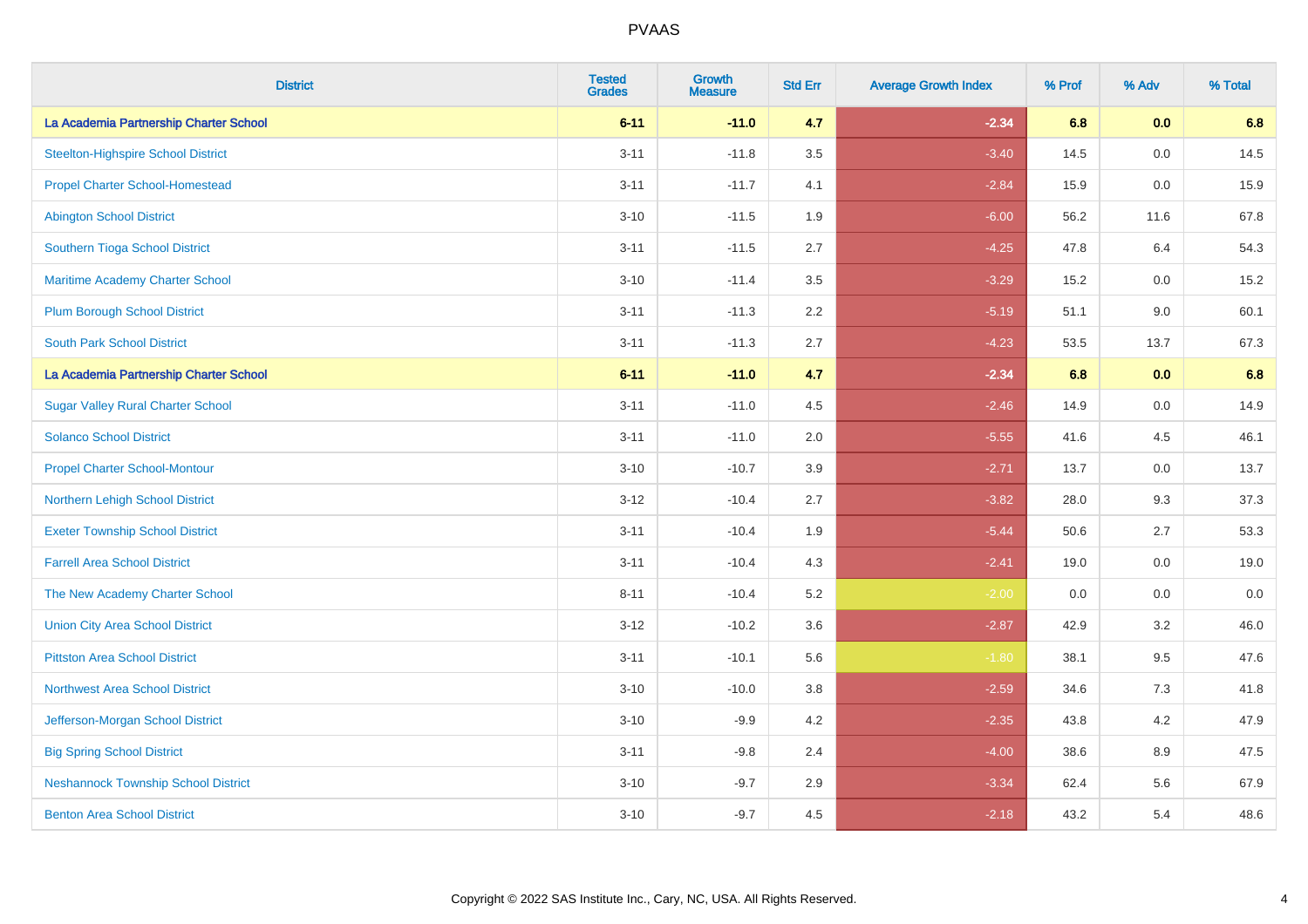| <b>District</b>                               | <b>Tested</b><br><b>Grades</b> | <b>Growth</b><br><b>Measure</b> | <b>Std Err</b> | <b>Average Growth Index</b> | % Prof | % Adv   | % Total |
|-----------------------------------------------|--------------------------------|---------------------------------|----------------|-----------------------------|--------|---------|---------|
| La Academia Partnership Charter School        | $6 - 11$                       | $-11.0$                         | 4.7            | $-2.34$                     | 6.8    | 0.0     | 6.8     |
| <b>Chambersburg Area School District</b>      | $3 - 11$                       | $-9.5$                          | 1.3            | $-7.20$                     | 42.7   | $8.6\,$ | 51.4    |
| <b>Redbank Valley School District</b>         | $3 - 11$                       | $-9.5$                          | 3.4            | $-2.77$                     | 31.5   | 4.9     | 36.4    |
| <b>Clearfield Area School District</b>        | $3 - 10$                       | $-9.4$                          | 2.6            | $-3.56$                     | 43.0   | 3.1     | 46.1    |
| <b>Carmichaels Area School District</b>       | $3 - 10$                       | $-9.3$                          | 3.3            | $-2.81$                     | 35.1   | 1.4     | 36.5    |
| <b>Berwick Area School District</b>           | $3 - 11$                       | $-9.3$                          | 2.6            | $-3.59$                     | 42.1   | 5.5     | 47.6    |
| <b>Bradford Area School District</b>          | $3 - 12$                       | $-9.3$                          | 2.4            | $-3.87$                     | 45.8   | 8.3     | 54.2    |
| <b>North East School District</b>             | $3 - 11$                       | $-9.3$                          | 3.1            | $-3.02$                     | 62.6   | 14.4    | 77.0    |
| <b>Innovative Arts Academy Charter School</b> | $6 - 11$                       | $-9.1$                          | 3.7            | $-2.44$                     | 9.5    | 0.0     | 9.5     |
| <b>Mahanoy Area School District</b>           | $3 - 10$                       | $-9.0$                          | 3.6            | $-2.49$                     | 26.2   | 1.6     | 27.9    |
| <b>Aliquippa School District</b>              | $3 - 11$                       | $-9.0$                          | 4.2            | $-2.14$                     | 11.0   | 0.0     | 11.0    |
| Philadelphia Academy Charter School           | $3 - 11$                       | $-8.9$                          | 2.9            | $-3.04$                     | 50.5   | 2.9     | 53.4    |
| <b>South Allegheny School District</b>        | $3 - 11$                       | $-8.8$                          | 3.2            | $-2.70$                     | 40.5   | 0.0     | 40.5    |
| <b>North Star School District</b>             | $3 - 11$                       | $-8.7$                          | 3.5            | $-2.51$                     | 47.8   | 6.0     | 53.7    |
| <b>Palisades School District</b>              | $3 - 11$                       | $-8.7$                          | 2.8            | $-3.06$                     | 53.8   | 6.7     | 60.5    |
| <b>Milton Area School District</b>            | $3 - 11$                       | $-8.7$                          | 2.5            | $-3.52$                     | 45.4   | 6.9     | 52.3    |
| <b>Chartiers-Houston School District</b>      | $3 - 10$                       | $-8.6$                          | 3.5            | $-2.41$                     | 59.7   | 4.5     | 64.2    |
| <b>Lampeter-Strasburg School District</b>     | $3 - 12$                       | $-8.6$                          | 2.0            | $-4.33$                     | 55.1   | 9.8     | 64.8    |
| <b>West Middlesex Area School District</b>    | $3 - 10$                       | $-8.4$                          | 3.8            | $-2.21$                     | 34.9   | 2.8     | 37.6    |
| <b>Elizabeth Forward School District</b>      | $3 - 11$                       | $-8.4$                          | 2.4            | $-3.41$                     | 51.7   | 4.0     | 55.7    |
| <b>Southmoreland School District</b>          | $3 - 11$                       | $-8.3$                          | 3.6            | $-2.32$                     | 56.8   | 7.2     | 64.0    |
| <b>Tamaqua Area School District</b>           | $3 - 12$                       | $-8.2$                          | 2.5            | $-3.24$                     | 44.5   | 1.9     | 46.4    |
| <b>Muncy School District</b>                  | $3 - 11$                       | $-8.1$                          | 3.7            | $-2.21$                     | 42.0   | 3.8     | 45.8    |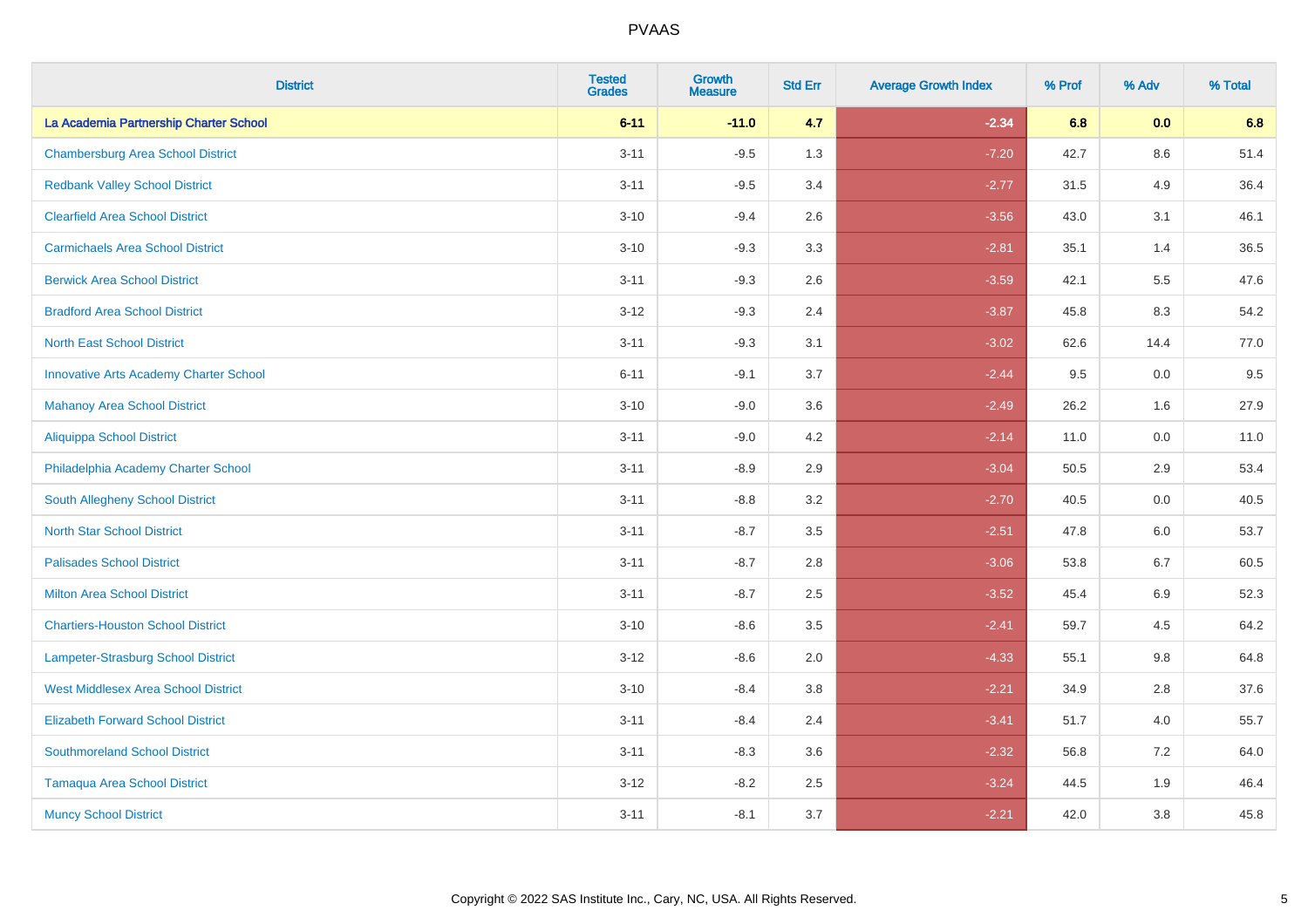| <b>District</b>                              | <b>Tested</b><br><b>Grades</b> | <b>Growth</b><br><b>Measure</b> | <b>Std Err</b> | <b>Average Growth Index</b> | % Prof | % Adv   | % Total  |
|----------------------------------------------|--------------------------------|---------------------------------|----------------|-----------------------------|--------|---------|----------|
| La Academia Partnership Charter School       | $6 - 11$                       | $-11.0$                         | 4.7            | $-2.34$                     | 6.8    | 0.0     | 6.8      |
| Portage Area School District                 | $3 - 10$                       | $-8.1$                          | 3.6            | $-2.26$                     | 40.6   | 9.4     | $50.0\,$ |
| <b>Blairsville-Saltsburg School District</b> | $3 - 11$                       | $-8.0$                          | 3.0            | $-2.68$                     | 37.3   | 7.0     | 44.3     |
| <b>Western Beaver County School District</b> | $3 - 11$                       | $-7.8$                          | 4.2            | $-1.87$                     | 56.5   | 6.5     | 63.0     |
| <b>Shamokin Area School District</b>         | $3 - 11$                       | $-7.7$                          | 4.8            | $-1.60$                     | 38.1   | 3.2     | 41.3     |
| <b>Pine Grove Area School District</b>       | $3 - 11$                       | $-7.7$                          | 2.9            | $-2.66$                     | 42.3   | 7.7     | 50.0     |
| <b>Dunmore School District</b>               | $3 - 11$                       | $-7.7$                          | 2.9            | $-2.62$                     | 34.0   | 7.2     | 41.2     |
| <b>Penn Hills School District</b>            | $3 - 11$                       | $-7.6$                          | 2.6            | $-2.94$                     | 33.1   | 0.7     | 33.8     |
| <b>Mohawk Area School District</b>           | $3 - 11$                       | $-7.5$                          | 3.1            | $-2.45$                     | 49.4   | 11.0    | 60.4     |
| Northern Tioga School District               | $3 - 12$                       | $-7.5$                          | 2.8            | $-2.64$                     | 54.0   | 1.2     | 55.2     |
| <b>Conneaut School District</b>              | $3 - 12$                       | $-7.5$                          | 2.6            | $-2.91$                     | 38.4   | 7.4     | 45.8     |
| <b>Highlands School District</b>             | $3 - 11$                       | $-7.4$                          | 2.7            | $-2.76$                     | 44.4   | 3.7     | 48.2     |
| <b>Williams Valley School District</b>       | $3 - 11$                       | $-7.3$                          | 3.4            | $-2.13$                     | 23.2   | 0.0     | 23.2     |
| California Area School District              | $3 - 10$                       | $-7.3$                          | 3.6            | $-2.02$                     | 42.6   | 9.8     | 52.5     |
| <b>Forest Hills School District</b>          | $3 - 11$                       | $-7.3$                          | 2.7            | $-2.74$                     | 41.1   | 13.7    | 54.8     |
| <b>Interboro School District</b>             | $3 - 12$                       | $-7.3$                          | 2.1            | $-3.43$                     | 46.6   | 4.8     | 51.4     |
| <b>Brownsville Area School District</b>      | $3 - 12$                       | $-7.2$                          | 3.9            | $-1.83$                     | 34.4   | 6.1     | 40.5     |
| <b>Windber Area School District</b>          | $3 - 11$                       | $-7.2$                          | 3.2            | $-2.24$                     | 55.4   | 7.2     | 62.6     |
| <b>Wallenpaupack Area School District</b>    | $3 - 11$                       | $-7.1$                          | 2.3            | $-3.09$                     | 40.8   | 2.4     | 43.1     |
| <b>Freedom Area School District</b>          | $3 - 11$                       | $-7.1$                          | 3.0            | $-2.37$                     | 43.8   | 4.2     | 47.9     |
| <b>Harbor Creek School District</b>          | $3 - 11$                       | $-7.1$                          | 2.7            | $-2.67$                     | 48.8   | 15.2    | 64.0     |
| <b>Moshannon Valley School District</b>      | $3 - 10$                       | $-7.0$                          | 3.4            | $-2.01$                     | 48.5   | $0.0\,$ | 48.5     |
| <b>Penn-Delco School District</b>            | $3 - 11$                       | $-6.8$                          | 1.9            | $-3.51$                     | 46.6   | 3.2     | 49.8     |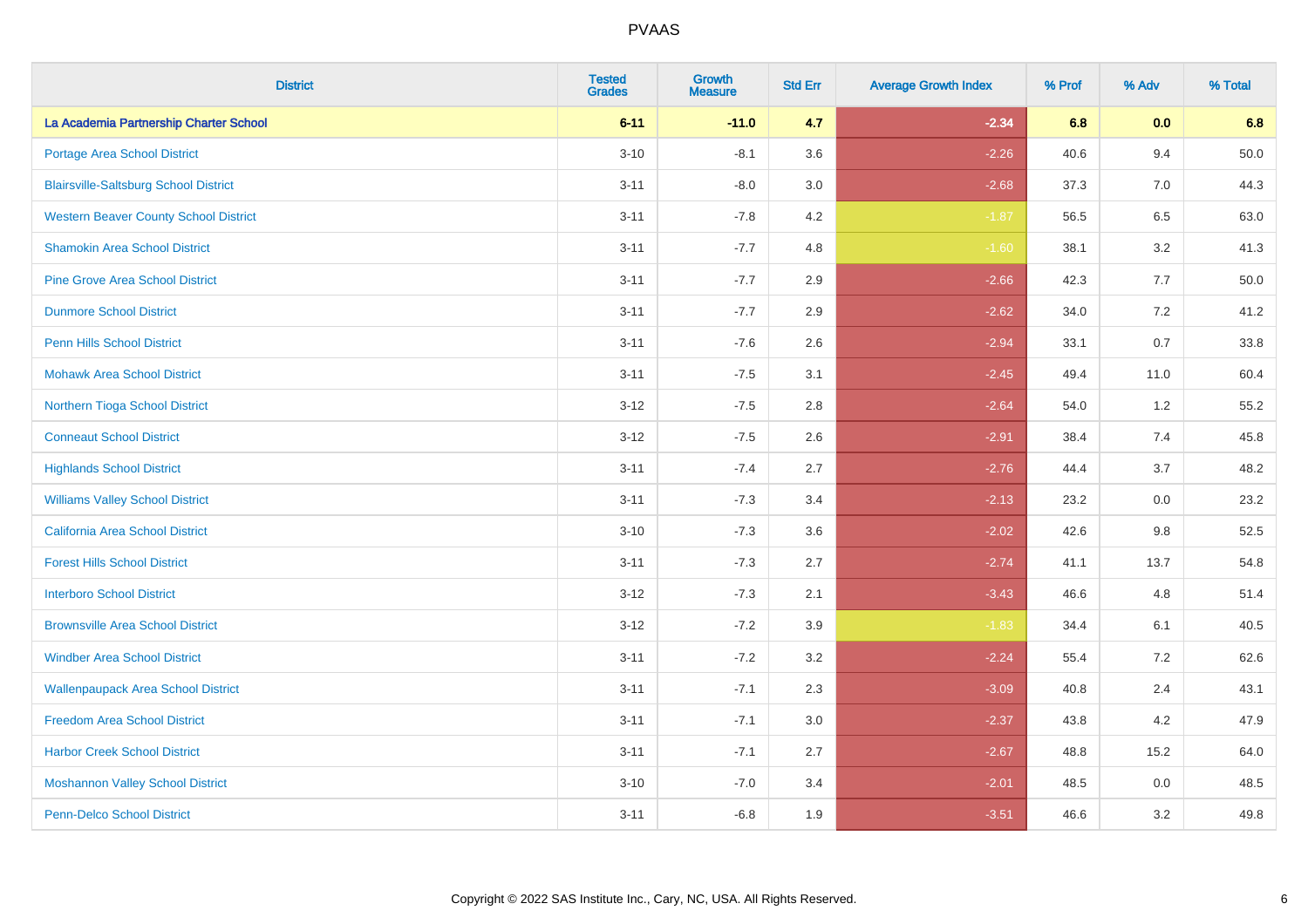| <b>District</b>                                   | <b>Tested</b><br><b>Grades</b> | <b>Growth</b><br><b>Measure</b> | <b>Std Err</b> | <b>Average Growth Index</b> | % Prof | % Adv   | % Total |
|---------------------------------------------------|--------------------------------|---------------------------------|----------------|-----------------------------|--------|---------|---------|
| La Academia Partnership Charter School            | $6 - 11$                       | $-11.0$                         | 4.7            | $-2.34$                     | 6.8    | 0.0     | 6.8     |
| <b>Yough School District</b>                      | $3 - 10$                       | $-6.6$                          | 2.7            | $-2.43$                     | 50.8   | 4.0     | 54.8    |
| <b>Butler Area School District</b>                | $3 - 11$                       | $-6.5$                          | 1.5            | $-4.26$                     | 42.5   | 9.4     | 51.9    |
| <b>Executive Education Academy Charter School</b> | $3 - 10$                       | $-6.5$                          | 3.1            | $-2.08$                     | 23.7   | 2.2     | 25.8    |
| <b>New Castle Area School District</b>            | $3 - 12$                       | $-6.4$                          | 2.4            | $-2.66$                     | 32.5   | 4.3     | 36.8    |
| <b>Tri-Valley School District</b>                 | $3 - 10$                       | $-6.4$                          | 4.1            | $-1.57$                     | 37.0   | 4.4     | 41.3    |
| <b>Slippery Rock Area School District</b>         | $3 - 11$                       | $-6.3$                          | 2.5            | $-2.51$                     | 56.2   | 9.5     | 65.7    |
| <b>Upper Dauphin Area School District</b>         | $3 - 11$                       | $-6.3$                          | 3.2            | $-1.98$                     | 37.4   | 4.8     | 42.2    |
| <b>East Allegheny School District</b>             | $3 - 11$                       | $-6.3$                          | 3.3            | $-1.87$                     | 31.9   | 9.7     | 41.7    |
| <b>Dubois Area School District</b>                | $3 - 11$                       | $-6.2$                          | 2.0            | $-3.07$                     | 50.9   | 13.4    | 64.3    |
| <b>Mount Union Area School District</b>           | $3 - 10$                       | $-6.1$                          | 3.1            | $-1.97$                     | 32.2   | 3.4     | 35.6    |
| <b>Waynesboro Area School District</b>            | $3 - 12$                       | $-6.1$                          | 1.9            | $-3.20$                     | 50.0   | 6.8     | 56.8    |
| <b>East Lycoming School District</b>              | $3 - 11$                       | $-6.0$                          | 2.7            | $-2.24$                     | 48.3   | $4.2\,$ | 52.5    |
| <b>Karns City Area School District</b>            | $3 - 11$                       | $-6.0$                          | 2.9            | $-2.03$                     | 53.1   | 8.3     | 61.5    |
| <b>Forest City Regional School District</b>       | $3 - 12$                       | $-6.0$                          | 3.0            | $-1.96$                     | 44.1   | $0.0\,$ | 44.1    |
| <b>Old Forge School District</b>                  | $3 - 12$                       | $-5.9$                          | 3.4            | $-1.73$                     | 52.9   | 7.1     | 60.0    |
| <b>Shade-Central City School District</b>         | $3 - 11$                       | $-5.9$                          | 4.6            | $-1.28$                     | 27.8   | 0.0     | 27.8    |
| <b>Fort Cherry School District</b>                | $3 - 10$                       | $-5.9$                          | 3.8            | $-1.56$                     | 55.2   | 5.2     | 60.3    |
| <b>Universal Audenried Charter School</b>         | $9 - 11$                       | $-5.8$                          | 2.4            | $-2.40$                     | 14.6   | $0.0\,$ | 14.6    |
| Jim Thorpe Area School District                   | $3 - 11$                       | $-5.8$                          | 2.7            | $-2.19$                     | 33.3   | 7.4     | 40.7    |
| <b>Blue Mountain School District</b>              | $3 - 10$                       | $-5.8$                          | 2.3            | $-2.56$                     | 46.6   | 8.5     | 55.1    |
| Susquehanna Township School District              | $3 - 12$                       | $-5.8$                          | 2.7            | $-2.17$                     | 36.0   | 5.6     | 41.6    |
| <b>Ferndale Area School District</b>              | $3 - 10$                       | $-5.8$                          | 4.3            | $-1.33$                     | 40.0   | 0.0     | 40.0    |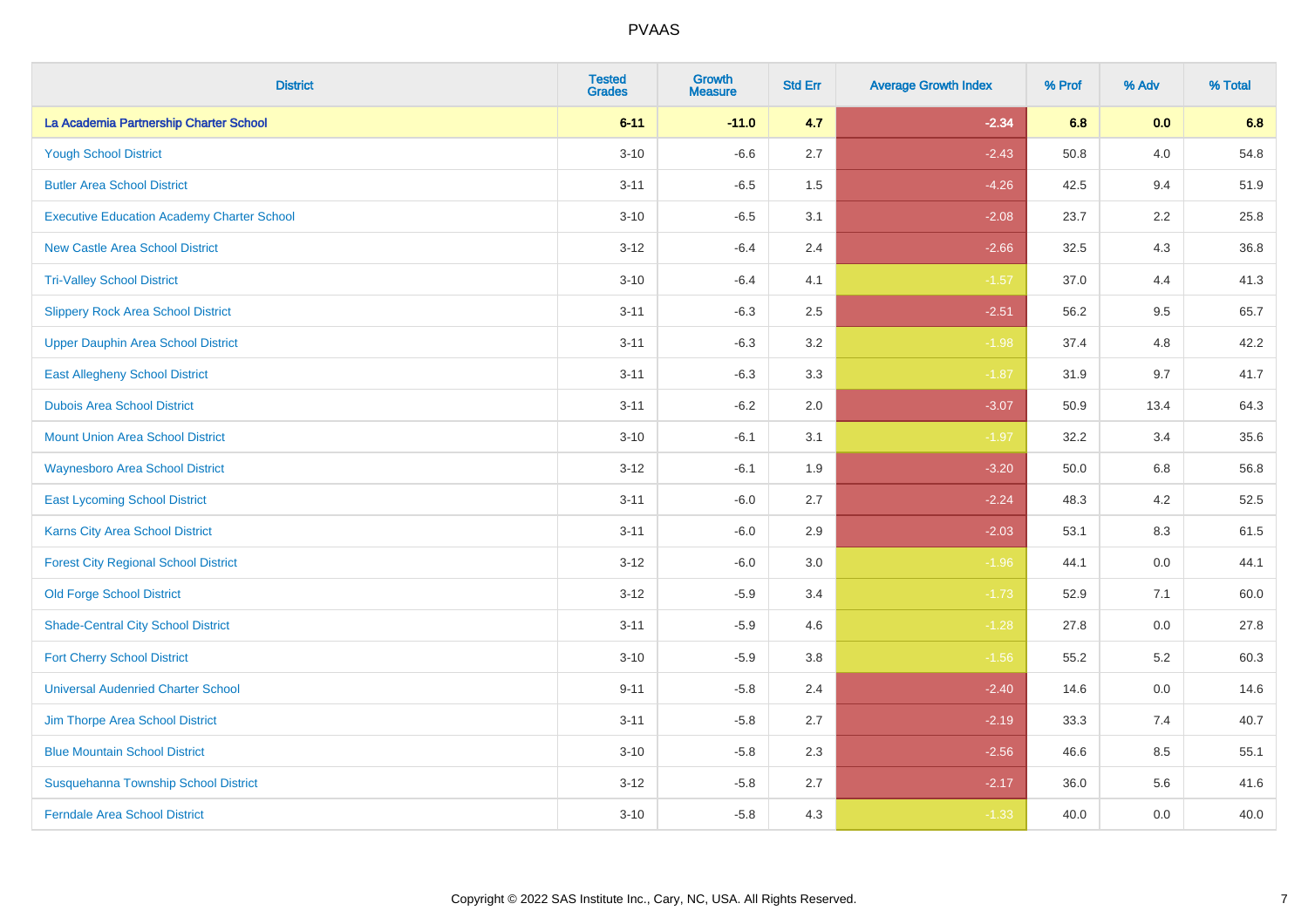| <b>District</b>                                | <b>Tested</b><br><b>Grades</b> | <b>Growth</b><br><b>Measure</b> | <b>Std Err</b> | <b>Average Growth Index</b> | % Prof | % Adv   | % Total |
|------------------------------------------------|--------------------------------|---------------------------------|----------------|-----------------------------|--------|---------|---------|
| La Academia Partnership Charter School         | $6 - 11$                       | $-11.0$                         | 4.7            | $-2.34$                     | 6.8    | 0.0     | 6.8     |
| <b>Pequea Valley School District</b>           | $3 - 11$                       | $-5.8$                          | 3.2            | $-1.80$                     | 39.8   | 9.1     | 48.9    |
| <b>Austin Area School District</b>             | $3 - 11$                       | $-5.7$                          | 6.4            | $-0.90$                     | 33.3   | 5.6     | 38.9    |
| <b>Carbon Career &amp; Technical Institute</b> | $9 - 11$                       | $-5.7$                          | 3.6            | $-1.59$                     | 34.5   | $1.2\,$ | 35.7    |
| <b>Claysburg-Kimmel School District</b>        | $3 - 11$                       | $-5.7$                          | 4.0            | $-1.42$                     | 42.9   | 8.2     | 51.0    |
| South Williamsport Area School District        | $3 - 10$                       | $-5.7$                          | 2.5            | $-2.30$                     | 45.5   | 4.5     | 50.0    |
| <b>Fairfield Area School District</b>          | $3 - 11$                       | $-5.6$                          | 3.4            | $-1.66$                     | 57.9   | 4.0     | 61.8    |
| <b>Canton Area School District</b>             | $3 - 11$                       | $-5.5$                          | 3.2            | $-1.75$                     | 40.7   | 2.3     | 43.0    |
| <b>Bermudian Springs School District</b>       | $3 - 11$                       | $-5.5$                          | 2.9            | $-1.94$                     | 56.4   | 6.8     | 63.2    |
| <b>Montrose Area School District</b>           | $3 - 10$                       | $-5.5$                          | 3.0            | $-1.82$                     | 46.7   | 5.4     | 52.2    |
| <b>Trinity Area School District</b>            | $3 - 11$                       | $-5.4$                          | 2.0            | $-2.71$                     | 48.3   | 11.8    | 60.1    |
| Imhotep Institute Charter High School          | $9 - 11$                       | $-5.3$                          | 5.8            | $-0.92$                     | 25.0   | 0.0     | 25.0    |
| <b>Corry Area School District</b>              | $3 - 11$                       | $-5.3$                          | 2.6            | $-2.03$                     | 38.5   | 6.0     | 44.5    |
| <b>Carlisle Area School District</b>           | $3 - 11$                       | $-5.3$                          | 1.9            | $-2.81$                     | 54.0   | 6.3     | 60.3    |
| <b>Indiana Area School District</b>            | $3 - 11$                       | $-5.3$                          | 2.3            | $-2.28$                     | 47.6   | 18.4    | 66.1    |
| <b>Middletown Area School District</b>         | $3 - 11$                       | $-5.3$                          | 2.6            | $-2.05$                     | 46.4   | 5.3     | 51.7    |
| <b>Brentwood Borough School District</b>       | $3 - 11$                       | $-5.3$                          | 3.0            | $-1.72$                     | 52.0   | 6.1     | 58.2    |
| Perseus House Charter School Of Excellence     | $6 - 11$                       | $-5.2$                          | 3.0            | $-1.72$                     | 16.5   | 0.0     | 16.5    |
| <b>Keystone Central School District</b>        | $3 - 11$                       | $-5.1$                          | 2.0            | $-2.46$                     | 44.7   | 4.6     | 49.4    |
| <b>Upper Moreland Township School District</b> | $3 - 11$                       | $-5.0$                          | 2.2            | $-2.31$                     | 57.9   | 4.0     | 61.9    |
| <b>Mount Pleasant Area School District</b>     | $3 - 11$                       | $-5.0$                          | 2.6            | $-1.93$                     | 52.6   | 0.0     | 52.6    |
| <b>Washington School District</b>              | $3 - 11$                       | $-4.9$                          | 2.8            | $-1.76$                     | 30.1   | 2.4     | 32.5    |
| <b>Brandywine Heights Area School District</b> | $3 - 11$                       | $-4.9$                          | 2.7            | $-1.81$                     | 49.2   | 8.2     | 57.4    |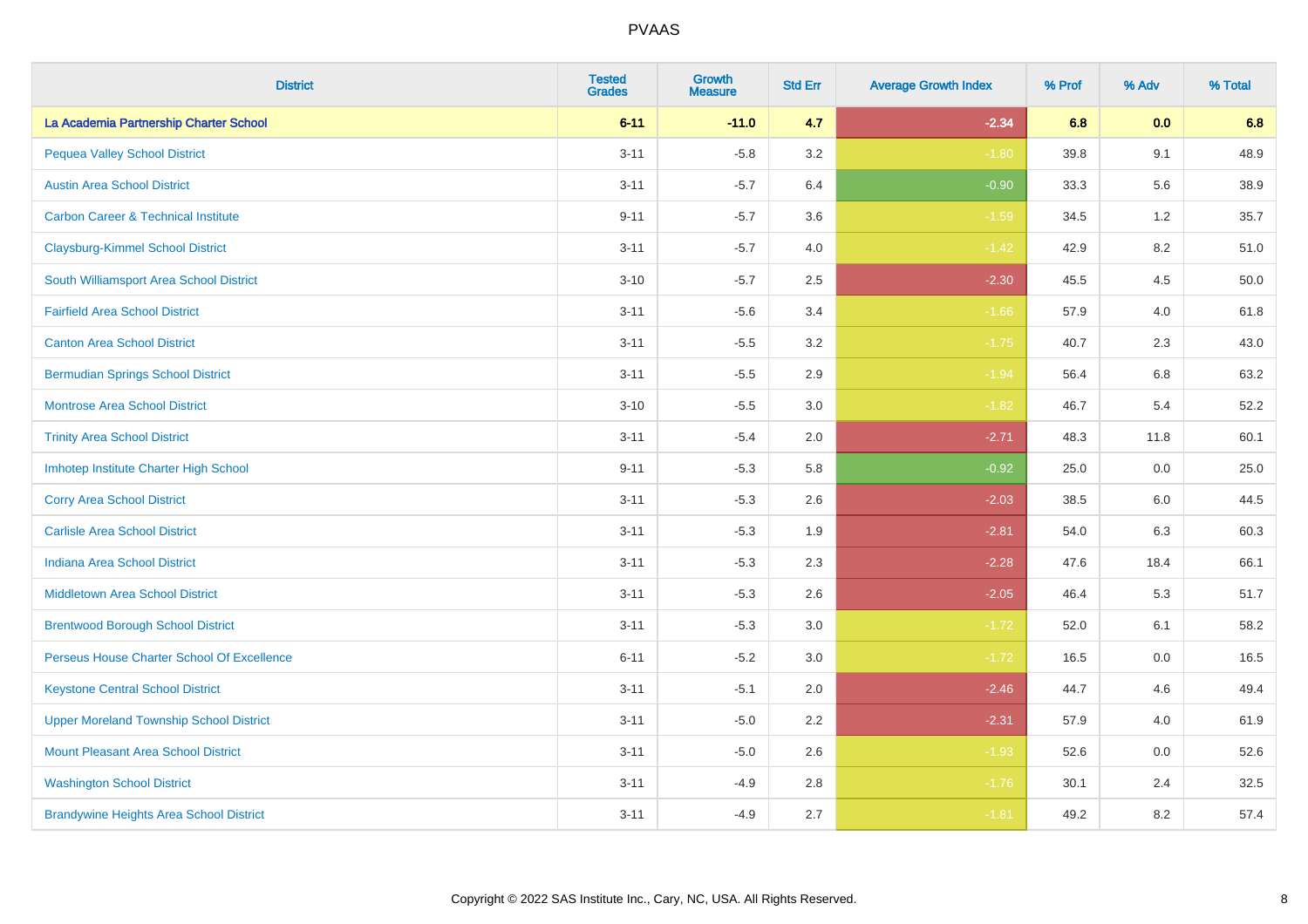| <b>District</b>                               | <b>Tested</b><br><b>Grades</b> | <b>Growth</b><br><b>Measure</b> | <b>Std Err</b> | <b>Average Growth Index</b> | % Prof | % Adv   | % Total |
|-----------------------------------------------|--------------------------------|---------------------------------|----------------|-----------------------------|--------|---------|---------|
| La Academia Partnership Charter School        | $6 - 11$                       | $-11.0$                         | 4.7            | $-2.34$                     | 6.8    | 0.0     | 6.8     |
| <b>Juniata County School District</b>         | $3 - 12$                       | $-4.9$                          | 2.1            | $-2.26$                     | 38.5   | 2.9     | 41.4    |
| <b>Central Columbia School District</b>       | $3 - 12$                       | $-4.8$                          | 2.6            | $-1.86$                     | 53.7   | 14.8    | 68.5    |
| <b>Nazareth Area School District</b>          | $3 - 11$                       | $-4.7$                          | 1.7            | $-2.82$                     | 59.2   | $9.9\,$ | 69.0    |
| <b>Boyertown Area School District</b>         | $3 - 11$                       | $-4.7$                          | 1.5            | $-3.17$                     | 55.2   | 11.3    | 66.5    |
| <b>Apollo-Ridge School District</b>           | $3 - 12$                       | $-4.7$                          | 3.7            | $-1.24$                     | 50.0   | 10.0    | 60.0    |
| <b>Crawford Central School District</b>       | $3 - 11$                       | $-4.7$                          | 2.2            | $-2.15$                     | 40.6   | 10.5    | 51.1    |
| <b>Riverview School District</b>              | $3 - 11$                       | $-4.6$                          | 3.8            | $-1.20$                     | 57.9   | 15.8    | 73.7    |
| <b>West Greene School District</b>            | $3 - 11$                       | $-4.5$                          | 4.3            | $-1.04$                     | 36.6   | 7.3     | 43.9    |
| <b>Greensburg Salem School District</b>       | $3 - 11$                       | $-4.4$                          | 2.4            | $-1.88$                     | 47.6   | 4.9     | 52.4    |
| <b>Coatesville Area School District</b>       | $3 - 11$                       | $-4.4$                          | 1.7            | $-2.62$                     | 36.3   | 4.2     | 40.5    |
| <b>Quakertown Community School District</b>   | $3 - 12$                       | $-4.4$                          | 1.6            | $-2.70$                     | 56.5   | 10.0    | 66.6    |
| <b>Somerset Area School District</b>          | $3 - 11$                       | $-4.4$                          | 2.3            | $-1.93$                     | 44.4   | 14.9    | 59.3    |
| <b>Gillingham Charter School</b>              | $3 - 11$                       | $-4.4$                          | 5.6            | $-0.77$                     | 20.8   | 8.3     | 29.2    |
| <b>Forest Area School District</b>            | $3 - 11$                       | $-4.4$                          | 5.4            | $-0.81$                     | 36.2   | 2.1     | 38.3    |
| Jeannette City School District                | $3 - 11$                       | $-4.3$                          | 3.8            | $-1.13$                     | 46.7   | $7.5\,$ | 54.2    |
| <b>Antietam School District</b>               | $3 - 10$                       | $-4.3$                          | 3.8            | $-1.13$                     | 36.4   | $5.4$   | 41.8    |
| <b>Oxford Area School District</b>            | $3 - 11$                       | $-4.3$                          | 1.9            | $-2.26$                     | 41.3   | 8.0     | 49.3    |
| <b>Bristol Borough School District</b>        | $3 - 12$                       | $-4.3$                          | 3.4            | $-1.27$                     | 39.7   | 1.3     | 41.0    |
| <b>Turkeyfoot Valley Area School District</b> | $3 - 12$                       | $-4.3$                          | 5.6            | $-0.76$                     | 22.0   | 5.1     | 27.1    |
| <b>Troy Area School District</b>              | $3 - 10$                       | $-4.3$                          | 3.4            | $-1.26$                     | 43.2   | 5.7     | 48.9    |
| East Pennsboro Area School District           | $3 - 11$                       | $-4.2$                          | 2.5            | $-1.71$                     | 60.8   | 8.5     | 69.3    |
| <b>Ellwood City Area School District</b>      | $3 - 11$                       | $-4.2$                          | 3.2            | $-1.29$                     | 54.1   | 14.1    | 68.2    |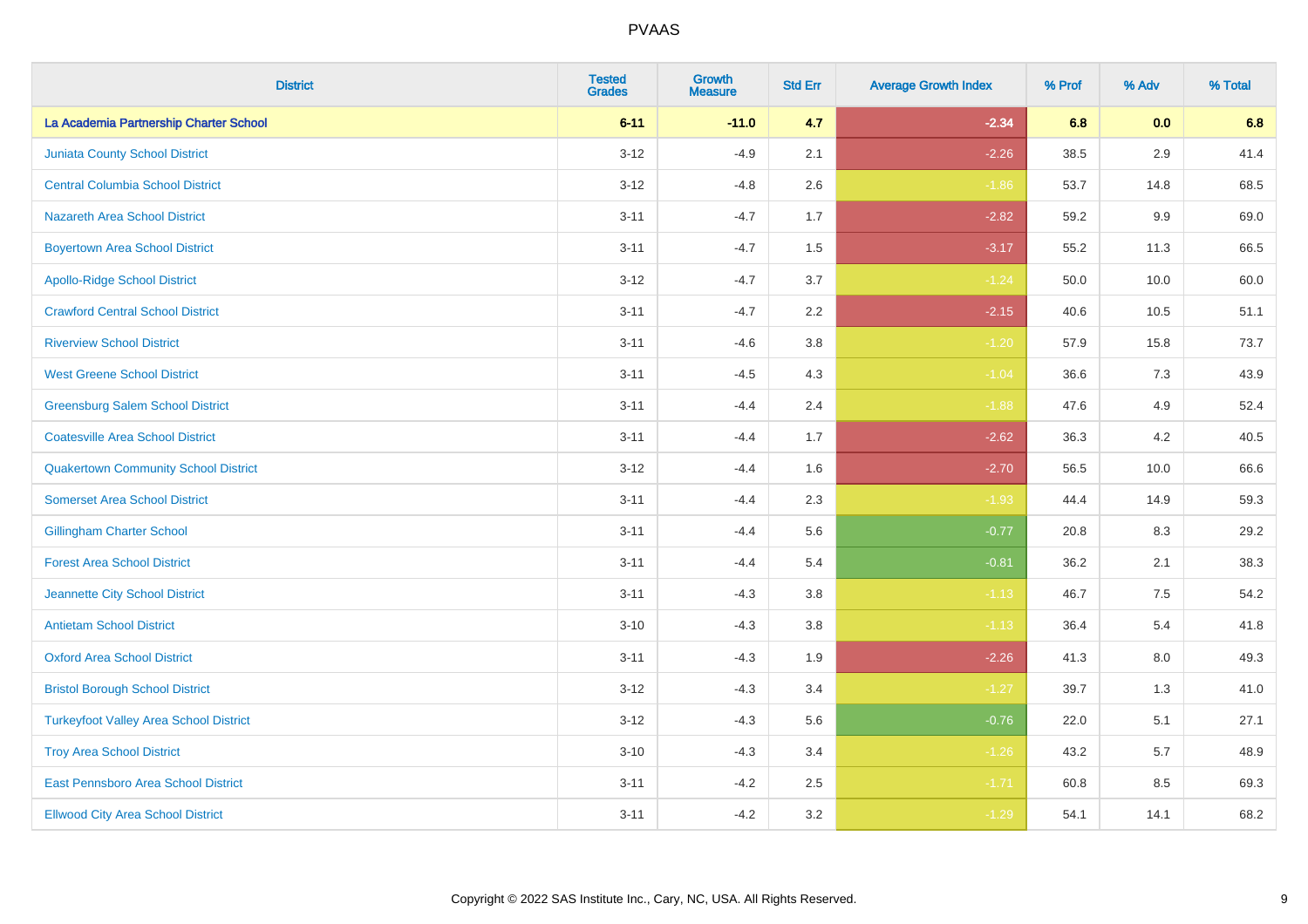| <b>District</b>                                                       | <b>Tested</b><br><b>Grades</b> | <b>Growth</b><br><b>Measure</b> | <b>Std Err</b> | <b>Average Growth Index</b> | % Prof | % Adv   | % Total |
|-----------------------------------------------------------------------|--------------------------------|---------------------------------|----------------|-----------------------------|--------|---------|---------|
| La Academia Partnership Charter School                                | $6 - 11$                       | $-11.0$                         | 4.7            | $-2.34$                     | 6.8    | 0.0     | 6.8     |
| <b>MaST Community Charter School</b>                                  | $3 - 10$                       | $-4.1$                          | 2.7            | $-1.52$                     | 44.0   | 9.5     | 53.4    |
| <b>Easton Area School District</b>                                    | $3 - 12$                       | $-4.1$                          | 1.4            | $-2.91$                     | 39.9   | 4.0     | 43.9    |
| <b>Cambria Heights School District</b>                                | $3 - 10$                       | $-4.1$                          | 3.1            | $-1.32$                     | 51.0   | $6.0\,$ | 57.0    |
| <b>Elk Lake School District</b>                                       | $3 - 11$                       | $-4.0$                          | 3.3            | $-1.23$                     | 46.2   | 3.3     | 49.4    |
| <b>Pottstown School District</b>                                      | $3 - 12$                       | $-4.0$                          | 2.4            | $-1.68$                     | 29.8   | 1.2     | 31.0    |
| <b>Gettysburg Area School District</b>                                | $3 - 11$                       | $-4.0$                          | 2.1            | $-1.89$                     | 45.3   | 14.0    | 59.3    |
| Preparatory Charter School Of Mathematics, Science, Tech, And Careers | $9 - 10$                       | $-4.0$                          | 2.5            | $-1.59$                     | 15.0   | 0.0     | 15.0    |
| <b>Sullivan County School District</b>                                | $3 - 10$                       | $-4.0$                          | 4.4            | $-0.90$                     | 66.7   | 2.6     | 69.2    |
| <b>Westmont Hilltop School District</b>                               | $3 - 11$                       | $-4.0$                          | 2.8            | $-1.40$                     | 36.3   | 13.3    | 49.6    |
| <b>Juniata Valley School District</b>                                 | $3 - 11$                       | $-3.9$                          | 3.5            | $-1.10$                     | 44.4   | 3.5     | 47.8    |
| <b>Big Beaver Falls Area School District</b>                          | $3 - 11$                       | $-3.9$                          | 3.3            | $-1.18$                     | 34.1   | 3.5     | 37.6    |
| <b>York Co School Of Technology</b>                                   | $9 - 12$                       | $-3.8$                          | 1.7            | $-2.22$                     | 39.1   | 5.6     | 44.7    |
| <b>Valley Grove School District</b>                                   | $3 - 10$                       | $-3.7$                          | 3.7            | $-1.01$                     | 51.2   | 6.1     | 57.3    |
| <b>Kane Area School District</b>                                      | $3 - 10$                       | $-3.7$                          | 3.2            | $-1.17$                     | 39.5   | 9.9     | 49.4    |
| <b>Conemaugh Township Area School District</b>                        | $3 - 12$                       | $-3.7$                          | 3.4            | $-1.09$                     | 53.8   | 17.6    | 71.4    |
| <b>Kiski Area School District</b>                                     | $3 - 11$                       | $-3.7$                          | 2.0            | $-1.86$                     | 57.4   | 10.4    | 67.8    |
| <b>Twin Valley School District</b>                                    | $3 - 12$                       | $-3.6$                          | 2.1            | $-1.69$                     | 49.6   | 7.1     | 56.8    |
| <b>Perkiomen Valley School District</b>                               | $3 - 11$                       | $-3.5$                          | 1.6            | $-2.18$                     | 53.8   | 13.4    | 67.2    |
| <b>Fannett-Metal School District</b>                                  | $3 - 11$                       | $-3.4$                          | 5.1            | $-0.67$                     | 38.7   | 8.1     | 46.8    |
| <b>Chestnut Ridge School District</b>                                 | $3 - 12$                       | $-3.4$                          | 2.9            | $-1.17$                     | 46.6   | 5.8     | 52.4    |
| <b>Pittsburgh School District</b>                                     | $3 - 11$                       | $-3.3$                          | 1.1            | $-3.04$                     | 33.9   | 8.2     | 42.1    |
| <b>Riverside School District</b>                                      | $3 - 11$                       | $-3.2$                          | 3.0            | $-1.09$                     | 43.0   | 9.0     | 52.0    |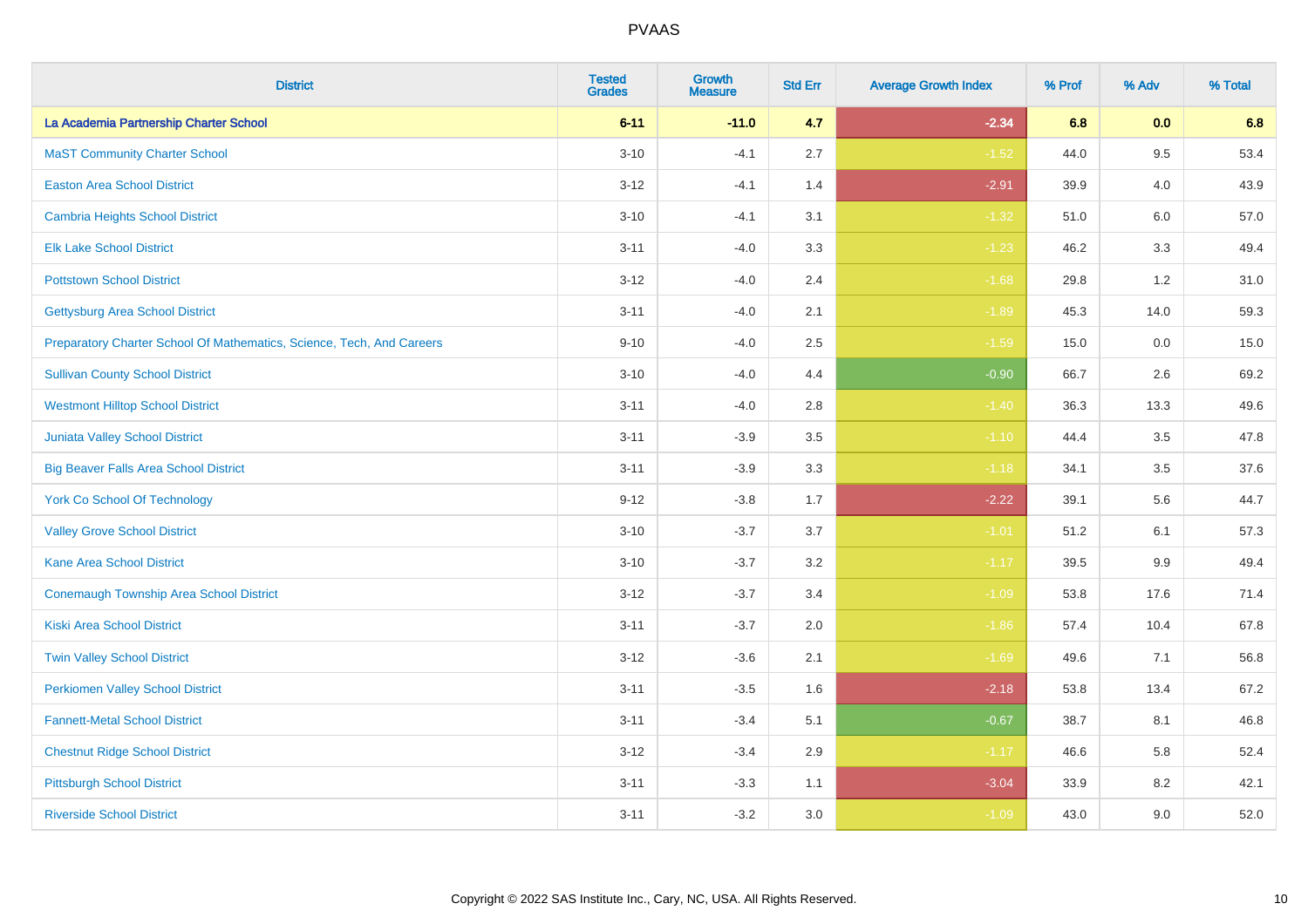| <b>District</b>                                         | <b>Tested</b><br><b>Grades</b> | <b>Growth</b><br><b>Measure</b> | <b>Std Err</b> | <b>Average Growth Index</b> | % Prof | % Adv   | % Total |
|---------------------------------------------------------|--------------------------------|---------------------------------|----------------|-----------------------------|--------|---------|---------|
| La Academia Partnership Charter School                  | $6 - 11$                       | $-11.0$                         | 4.7            | $-2.34$                     | 6.8    | 0.0     | 6.8     |
| <b>Conemaugh Valley School District</b>                 | $3 - 12$                       | $-3.2$                          | 4.1            | $-0.78$                     | 48.2   | 5.6     | 53.7    |
| <b>Columbia Borough School District</b>                 | $3 - 12$                       | $-3.1$                          | 3.5            | $-0.89$                     | 29.5   | 1.9     | 31.4    |
| <b>Northeast Bradford School District</b>               | $3 - 10$                       | $-3.1$                          | 4.0            | $-0.78$                     | 33.9   | 3.4     | 37.3    |
| <b>Greater Johnstown School District</b>                | $3 - 11$                       | $-3.1$                          | 2.6            | $-1.19$                     | 26.1   | 0.0     | 26.1    |
| <b>Greencastle-Antrim School District</b>               | $3 - 11$                       | $-3.0$                          | 2.2            | $-1.36$                     | 62.4   | $9.9\,$ | 72.3    |
| Center For Student Learning Charter School At Pennsbury | $6 - 12$                       | $-2.9$                          | 6.1            | $-0.47$                     | 42.9   | 0.0     | 42.9    |
| <b>Scranton School District</b>                         | $3 - 12$                       | $-2.9$                          | 2.4            | $-1.22$                     | 45.6   | 3.6     | 49.1    |
| Oil City Area School District                           | $3 - 11$                       | $-2.9$                          | 2.6            | $-1.08$                     | 44.4   | 5.8     | 50.2    |
| <b>Quaker Valley School District</b>                    | $3 - 11$                       | $-2.8$                          | 2.6            | $-1.08$                     | 55.2   | 13.2    | 68.4    |
| <b>Susquehanna Community School District</b>            | $3 - 11$                       | $-2.8$                          | 4.2            | $-0.66$                     | 49.4   | 6.9     | 56.3    |
| <b>Chichester School District</b>                       | $3 - 11$                       | $-2.7$                          | 2.3            | $-1.17$                     | 44.6   | 6.6     | 51.2    |
| Lewisburg Area School District                          | $3 - 11$                       | $-2.7$                          | 2.6            | $-1.03$                     | 57.0   | 18.5    | 75.6    |
| Shenango Area School District                           | $3 - 11$                       | $-2.6$                          | 3.3            | $-0.79$                     | 50.6   | 13.9    | 64.6    |
| <b>Charleroi School District</b>                        | $3 - 11$                       | $-2.6$                          | 3.0            | $-0.86$                     | 55.7   | 7.4     | 63.1    |
| <b>Dallas School District</b>                           | $3 - 11$                       | $-2.5$                          | 2.2            | $-1.12$                     | 54.9   | 7.6     | 62.4    |
| <b>Clarion-Limestone Area School District</b>           | $3 - 12$                       | $-2.5$                          | 4.1            | $-0.60$                     | 56.8   | 6.8     | 63.6    |
| <b>North Pocono School District</b>                     | $3 - 11$                       | $-2.3$                          | 3.4            | $-0.68$                     | 52.0   | 16.4    | 68.5    |
| <b>Wyoming Valley West School District</b>              | $3 - 11$                       | $-2.2$                          | 2.4            | $-0.91$                     | 49.4   | 3.0     | 52.4    |
| <b>Burgettstown Area School District</b>                | $3 - 11$                       | $-2.1$                          | 3.4            | $-0.62$                     | 50.0   | 1.4     | 51.4    |
| <b>Bald Eagle Area School District</b>                  | $3 - 11$                       | $-2.1$                          | 2.7            | $-0.75$                     | 48.4   | 9.4     | 57.7    |
| Huntingdon Area School District                         | $3 - 11$                       | $-2.0$                          | 2.7            | $-0.72$                     | 36.8   | 10.3    | 47.0    |
| Hope For Hyndman Charter School                         | $3 - 11$                       | $-2.0$                          | 6.1            | $-0.32$                     | 33.3   | 0.0     | 33.3    |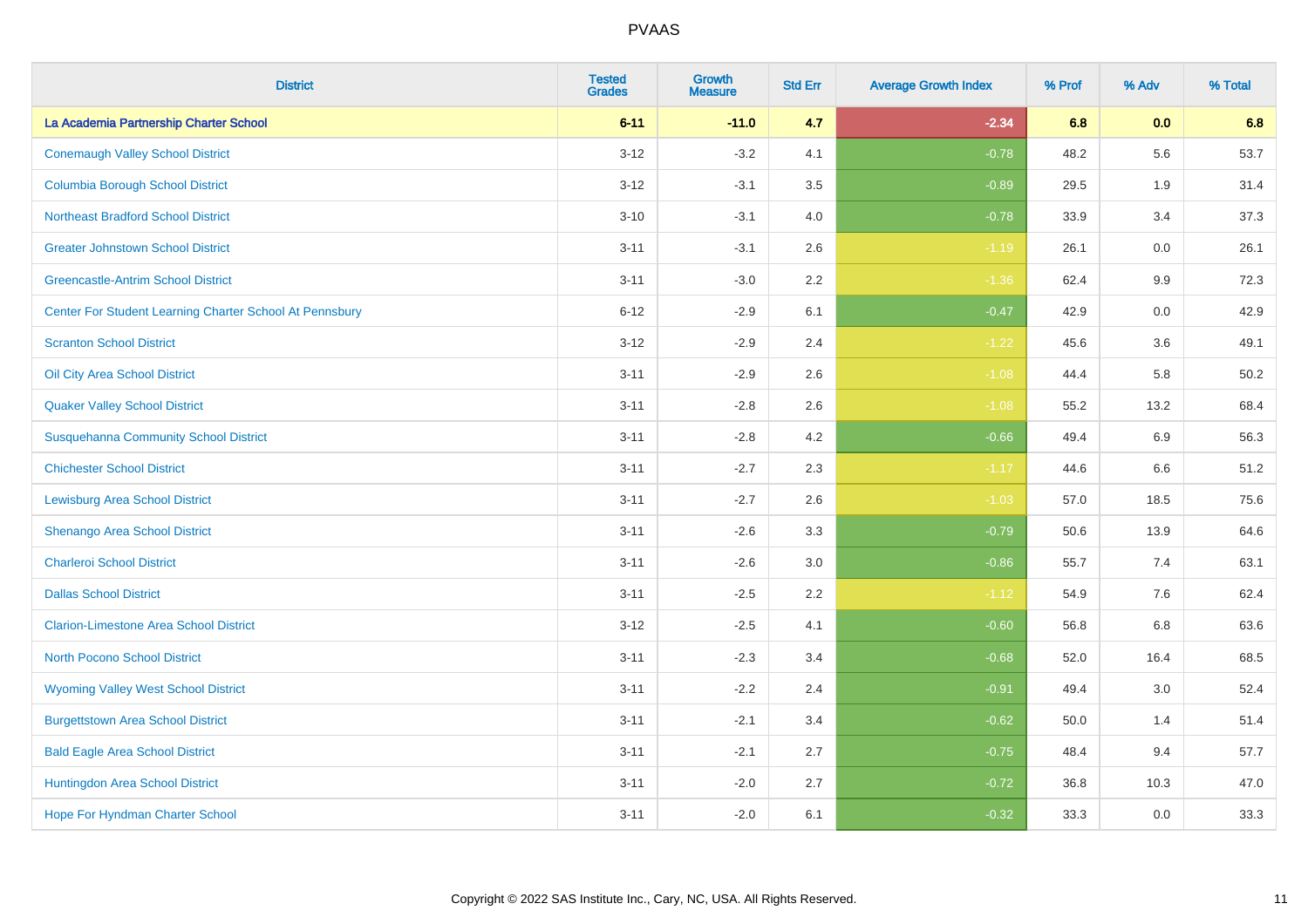| <b>District</b>                          | <b>Tested</b><br><b>Grades</b> | <b>Growth</b><br><b>Measure</b> | <b>Std Err</b> | <b>Average Growth Index</b> | % Prof | % Adv   | % Total |
|------------------------------------------|--------------------------------|---------------------------------|----------------|-----------------------------|--------|---------|---------|
| La Academia Partnership Charter School   | $6 - 11$                       | $-11.0$                         | 4.7            | $-2.34$                     | 6.8    | 0.0     | 6.8     |
| <b>Montour School District</b>           | $3 - 11$                       | $-1.8$                          | 2.1            | $-0.88$                     | 61.4   | 15.1    | 76.5    |
| <b>North Hills School District</b>       | $3 - 11$                       | $-1.8$                          | 1.8            | $-0.96$                     | 59.1   | 14.1    | 73.2    |
| <b>Phoenixville Area School District</b> | $3 - 11$                       | $-1.7$                          | 2.1            | $-0.83$                     | 59.9   | 10.6    | 70.5    |
| <b>Chartiers Valley School District</b>  | $3 - 11$                       | $-1.7$                          | 2.0            | $-0.81$                     | 54.7   | 8.4     | 63.1    |
| <b>Mid Valley School District</b>        | $3 - 10$                       | $-1.7$                          | 3.0            | $-0.55$                     | 45.1   | 7.8     | 52.9    |
| South Side Area School District          | $3 - 11$                       | $-1.6$                          | 3.3            | $-0.48$                     | 50.0   | $6.8\,$ | 56.8    |
| <b>Cornell School District</b>           | $3 - 11$                       | $-1.6$                          | 5.0            | $-0.32$                     | 33.8   | 1.5     | 35.4    |
| <b>Lehighton Area School District</b>    | $3 - 11$                       | $-1.6$                          | 2.3            | $-0.70$                     | 51.1   | 5.6     | 56.7    |
| <b>Central Greene School District</b>    | $3 - 11$                       | $-1.6$                          | 2.8            | $-0.55$                     | 54.2   | 2.8     | 57.0    |
| <b>Lebanon School District</b>           | $3 - 11$                       | $-1.6$                          | 1.9            | $-0.80$                     | 24.4   | 2.6     | 27.0    |
| <b>Sharpsville Area School District</b>  | $3 - 11$                       | $-1.4$                          | 3.5            | $-0.40$                     | 55.2   | 13.4    | 68.7    |
| <b>Seneca Valley School District</b>     | $3 - 11$                       | $-1.4$                          | 1.4            | $-0.99$                     | 57.2   | 11.4    | 68.6    |
| <b>Cheltenham School District</b>        | $3 - 11$                       | $-1.4$                          | 2.1            | $-0.67$                     | 46.1   | 10.0    | 56.1    |
| <b>Wyoming Area School District</b>      | $3 - 10$                       | $-1.3$                          | 2.6            | $-0.50$                     | 53.8   | 10.8    | 64.6    |
| <b>Bellwood-Antis School District</b>    | $3 - 10$                       | $-1.2$                          | 3.2            | $-0.39$                     | 55.1   | 10.1    | 65.2    |
| <b>Palmerton Area School District</b>    | $3 - 11$                       | $-1.2$                          | 3.0            | $-0.39$                     | 57.4   | 5.0     | 62.4    |
| Mt Lebanon School District               | $3 - 11$                       | $-1.0$                          | 1.5            | $-0.70$                     | 61.9   | 24.0    | 85.9    |
| <b>North Schuylkill School District</b>  | $3 - 11$                       | $-1.0$                          | 2.4            | $-0.42$                     | 41.8   | 5.1     | 46.8    |
| <b>Manheim Township School District</b>  | $3 - 12$                       | $-0.9$                          | 1.6            | $-0.58$                     | 53.2   | 15.5    | 68.7    |
| <b>Lakeview School District</b>          | $3 - 11$                       | $-0.9$                          | 3.7            | $-0.24$                     | 60.3   | 3.2     | 63.5    |
| <b>Glendale School District</b>          | $3 - 10$                       | $-0.9$                          | 3.7            | $-0.24$                     | 50.0   | 5.4     | 55.4    |
| <b>Conewago Valley School District</b>   | $3-12$                         | $-0.9$                          | 2.0            | $-0.45$                     | 51.7   | 9.6     | 61.3    |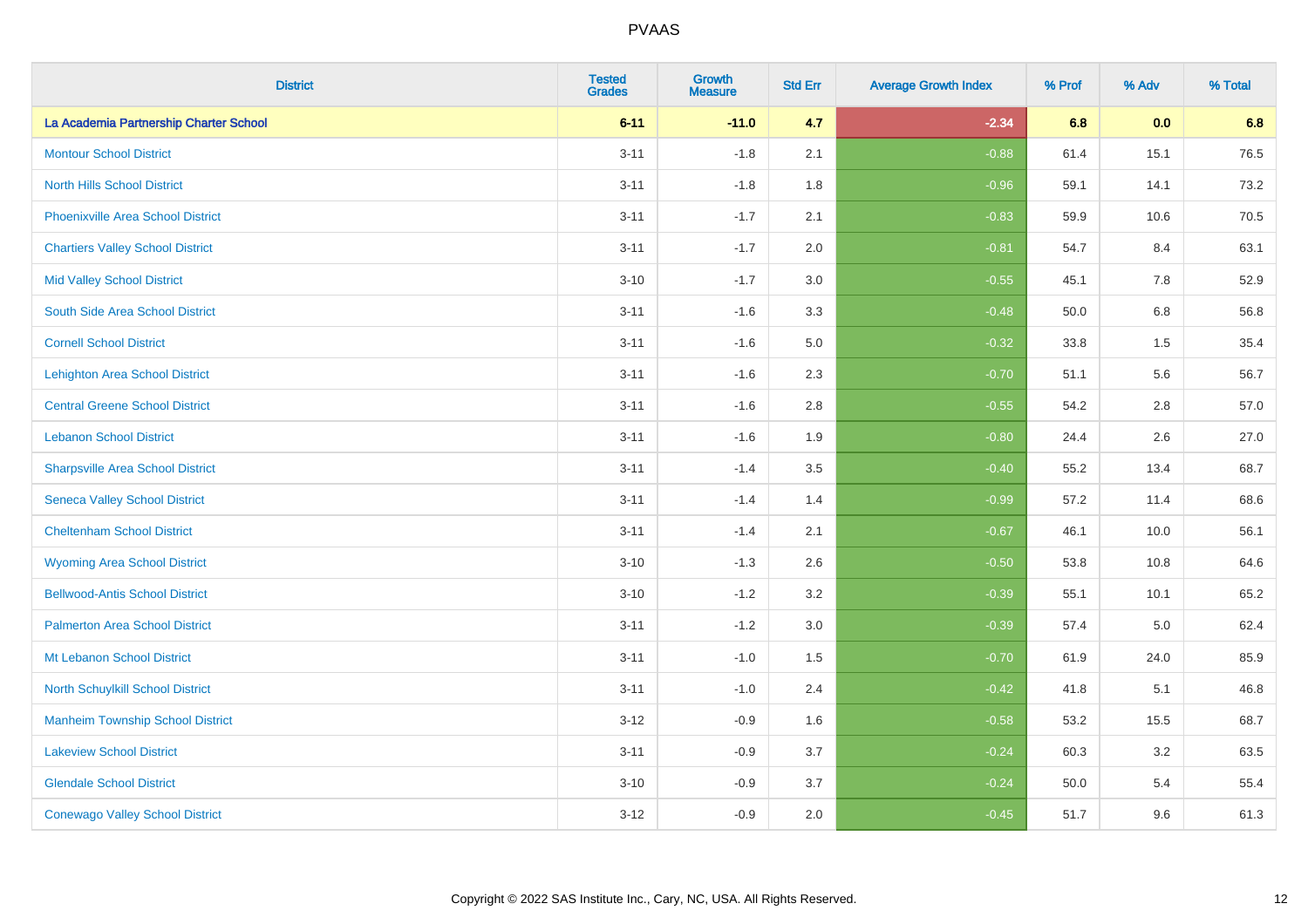| <b>District</b>                                    | <b>Tested</b><br><b>Grades</b> | Growth<br><b>Measure</b> | <b>Std Err</b> | <b>Average Growth Index</b> | % Prof | % Adv | % Total |
|----------------------------------------------------|--------------------------------|--------------------------|----------------|-----------------------------|--------|-------|---------|
| La Academia Partnership Charter School             | $6 - 11$                       | $-11.0$                  | 4.7            | $-2.34$                     | 6.8    | 0.0   | 6.8     |
| Elizabethtown Area School District                 | $3 - 12$                       | $-0.9$                   | 1.9            | $-0.47$                     | 50.0   | 11.2  | 61.2    |
| <b>Millville Area School District</b>              | $3 - 12$                       | $-0.9$                   | 4.7            | $-0.18$                     | 51.4   | 5.4   | 56.8    |
| <b>Bangor Area School District</b>                 | $3 - 12$                       | $-0.9$                   | 2.0            | $-0.43$                     | 44.3   | 4.7   | 49.0    |
| Canon-Mcmillan School District                     | $3 - 11$                       | $-0.8$                   | 1.6            | $-0.50$                     | 58.7   | 15.9  | 74.6    |
| <b>Shaler Area School District</b>                 | $3 - 11$                       | $-0.8$                   | 1.9            | $-0.43$                     | 49.1   | 9.6   | 58.7    |
| <b>Albert Gallatin Area School District</b>        | $3 - 11$                       | $-0.8$                   | 2.4            | $-0.32$                     | 54.5   | 10.0  | 64.6    |
| <b>Westinghouse Arts Academy Charter School</b>    | $9 - 10$                       | $-0.7$                   | 3.6            | $-0.19$                     | 59.2   | 8.4   | 67.6    |
| <b>Achievement House Charter School</b>            | $7 - 11$                       | $-0.7$                   | 4.0            | $-0.17$                     | 32.5   | 2.6   | 35.1    |
| <b>Otto-Eldred School District</b>                 | $3 - 11$                       | $-0.7$                   | 4.2            | $-0.15$                     | 56.2   | 6.2   | 62.5    |
| <b>Panther Valley School District</b>              | $3 - 12$                       | $-0.6$                   | 3.3            | $-0.19$                     | 47.9   | 4.3   | 52.1    |
| <b>Tuscarora School District</b>                   | $3 - 11$                       | $-0.6$                   | 2.3            | $-0.27$                     | 45.1   | 8.1   | 53.2    |
| <b>Girard School District</b>                      | $3 - 11$                       | $-0.6$                   | 2.7            | $-0.22$                     | 53.9   | 15.6  | 69.6    |
| <b>Mount Carmel Area School District</b>           | $3 - 11$                       | $-0.6$                   | 3.1            | $-0.18$                     | 45.3   | 2.1   | 47.4    |
| <b>Central Fulton School District</b>              | $3 - 11$                       | $-0.5$                   | 3.5            | $-0.14$                     | 51.4   | 8.6   | 60.0    |
| Philadelphia Electrical & Tech Charter High School | $10 - 10$                      | $-0.5$                   | 2.9            | $-0.15$                     | 8.8    | 0.0   | 8.8     |
| <b>Blue Ridge School District</b>                  | $3 - 11$                       | $-0.5$                   | 3.6            | $-0.12$                     | 44.6   | 3.1   | 47.7    |
| <b>Oley Valley School District</b>                 | $3 - 11$                       | $-0.4$                   | 2.8            | $-0.15$                     | 43.1   | 12.9  | 56.0    |
| <b>Harrisburg City School District</b>             | $3 - 11$                       | $-0.4$                   | 2.1            | $-0.19$                     | 15.1   | 0.4   | 15.5    |
| <b>Penn Manor School District</b>                  | $3 - 11$                       | $-0.4$                   | 1.6            | $-0.25$                     | 51.9   | 12.6  | 64.5    |
| New Kensington-Arnold School District              | $3 - 11$                       | $-0.4$                   | 3.8            | $-0.10$                     | 40.7   | 3.7   | 44.4    |
| <b>Crestwood School District</b>                   | $3 - 11$                       | $-0.4$                   | 2.4            | $-0.17$                     | 57.4   | 17.0  | 74.4    |
| <b>Southern Lehigh School District</b>             | $3 - 11$                       | $-0.4$                   | 2.3            | $-0.17$                     | 66.1   | 11.9  | 78.0    |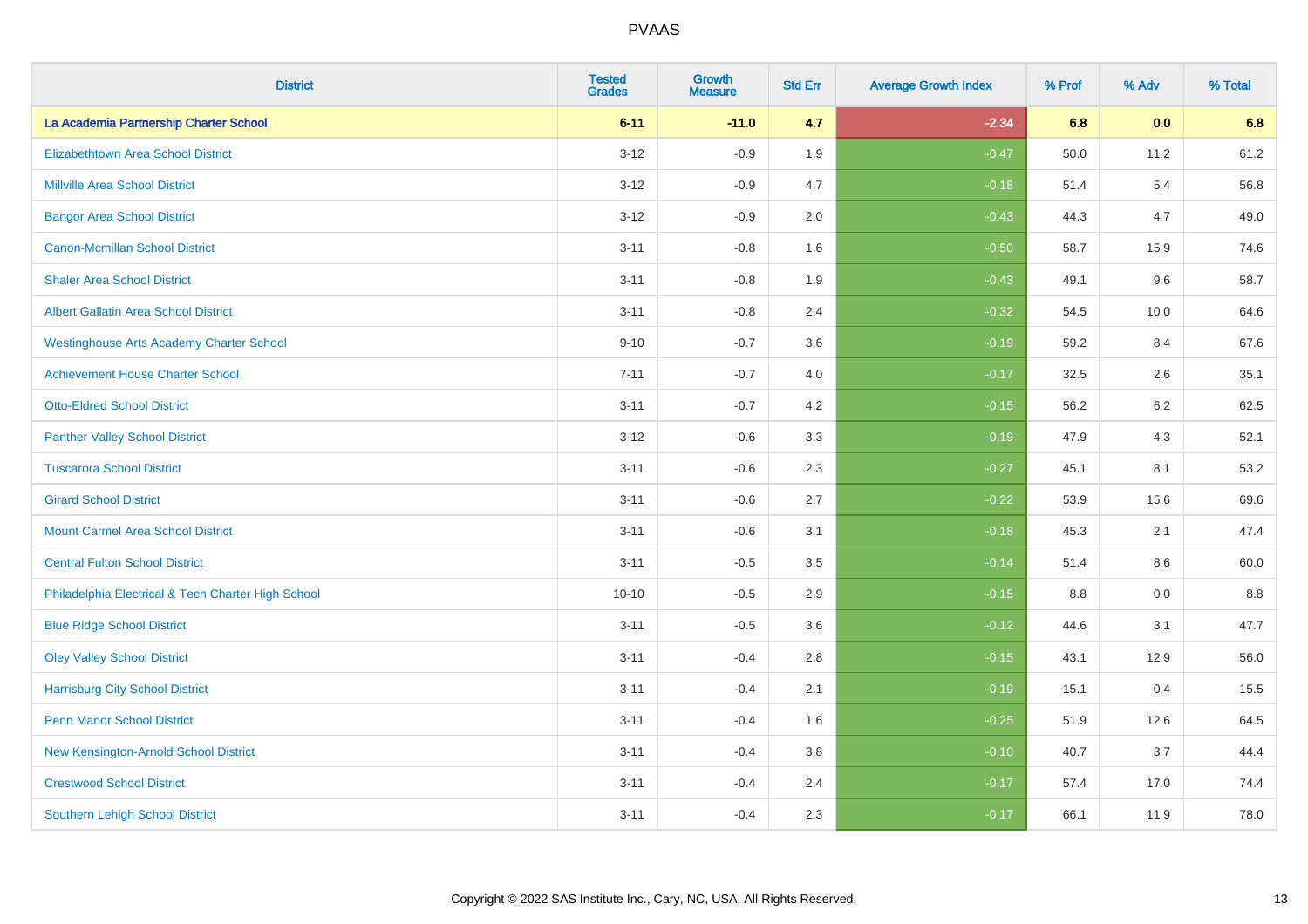| <b>District</b>                          | <b>Tested</b><br><b>Grades</b> | <b>Growth</b><br><b>Measure</b> | <b>Std Err</b> | <b>Average Growth Index</b> | % Prof | % Adv | % Total |
|------------------------------------------|--------------------------------|---------------------------------|----------------|-----------------------------|--------|-------|---------|
| La Academia Partnership Charter School   | $6 - 11$                       | $-11.0$                         | 4.7            | $-2.34$                     | 6.8    | 0.0   | 6.8     |
| <b>Bellefonte Area School District</b>   | $3 - 11$                       | $-0.4$                          | $2.2\,$        | $-0.17$                     | 47.6   | 10.6  | 58.2    |
| <b>Avella Area School District</b>       | $3 - 12$                       | $-0.3$                          | 4.7            | $-0.05$                     | 49.3   | 14.5  | 63.8    |
| <b>Chester-Upland School District</b>    | $3 - 11$                       | $-0.3$                          | 2.7            | $-0.09$                     | 13.8   | 0.8   | 14.6    |
| <b>Mercer Area School District</b>       | $3 - 11$                       | $-0.2$                          | 3.3            | $-0.06$                     | 56.0   | 8.0   | 64.0    |
| <b>Kutztown Area School District</b>     | $3 - 12$                       | $-0.2$                          | 3.2            | $-0.05$                     | 55.4   | 13.3  | 68.7    |
| <b>Warren County School District</b>     | $3 - 11$                       | $-0.1$                          | 1.8            | $-0.06$                     | 37.2   | 5.3   | 42.6    |
| <b>Susquenita School District</b>        | $3 - 11$                       | $-0.1$                          | $2.8\,$        | $-0.01$                     | 47.7   | 10.1  | 57.8    |
| Penn Cambria School District             | $3 - 11$                       | $-0.0$                          | 2.7            | $-0.01$                     | 61.5   | 7.7   | 69.2    |
| <b>Wilkes-Barre Area School District</b> | $3 - 11$                       | 0.1                             | 3.2            | 0.02                        | 35.5   | 5.4   | 40.9    |
| East Stroudsburg Area School District    | $3 - 11$                       | 0.1                             | 1.6            | 0.05                        | 45.8   | 7.8   | 53.6    |
| <b>Hempfield School District</b>         | $3 - 11$                       | 0.1                             | 1.4            | 0.08                        | 58.2   | 9.9   | 68.2    |
| <b>West Branch Area School District</b>  | $3 - 11$                       | 0.2                             | $3.8\,$        | 0.05                        | 47.2   | 1.9   | 49.1    |
| Northern Lebanon School District         | $3 - 11$                       | 0.4                             | 2.5            | 0.15                        | 28.0   | 3.0   | 31.0    |
| <b>Danville Area School District</b>     | $3 - 11$                       | 0.4                             | 2.6            | 0.15                        | 57.4   | 18.4  | 75.7    |
| <b>Jersey Shore Area School District</b> | $3 - 11$                       | 0.5                             | 2.6            | 0.21                        | 47.1   | 9.2   | 56.2    |
| <b>Reynolds School District</b>          | $3 - 10$                       | 0.5                             | 3.4            | 0.16                        | 52.1   | 7.0   | 59.2    |
| <b>Brockway Area School District</b>     | $3 - 11$                       | 0.6                             | 3.6            | 0.16                        | 49.2   | 7.7   | 56.9    |
| <b>Smethport Area School District</b>    | $3 - 12$                       | 0.6                             | 3.9            | 0.15                        | 37.0   | 1.8   | 38.9    |
| <b>Greater Latrobe School District</b>   | $3 - 11$                       | 0.6                             | 1.9            | 0.31                        | 55.5   | 14.1  | 69.5    |
| <b>Lower Dauphin School District</b>     | $3 - 11$                       | 0.6                             | 1.9            | 0.33                        | 49.2   | 12.6  | 61.8    |
| <b>Bloomsburg Area School District</b>   | $3 - 10$                       | 0.7                             | 3.0            | 0.23                        | 55.9   | 11.8  | 67.6    |
| Insight PA Cyber Charter School          | $3 - 11$                       | 0.7                             | 5.7            | 0.12                        | 50.0   | 4.8   | 54.8    |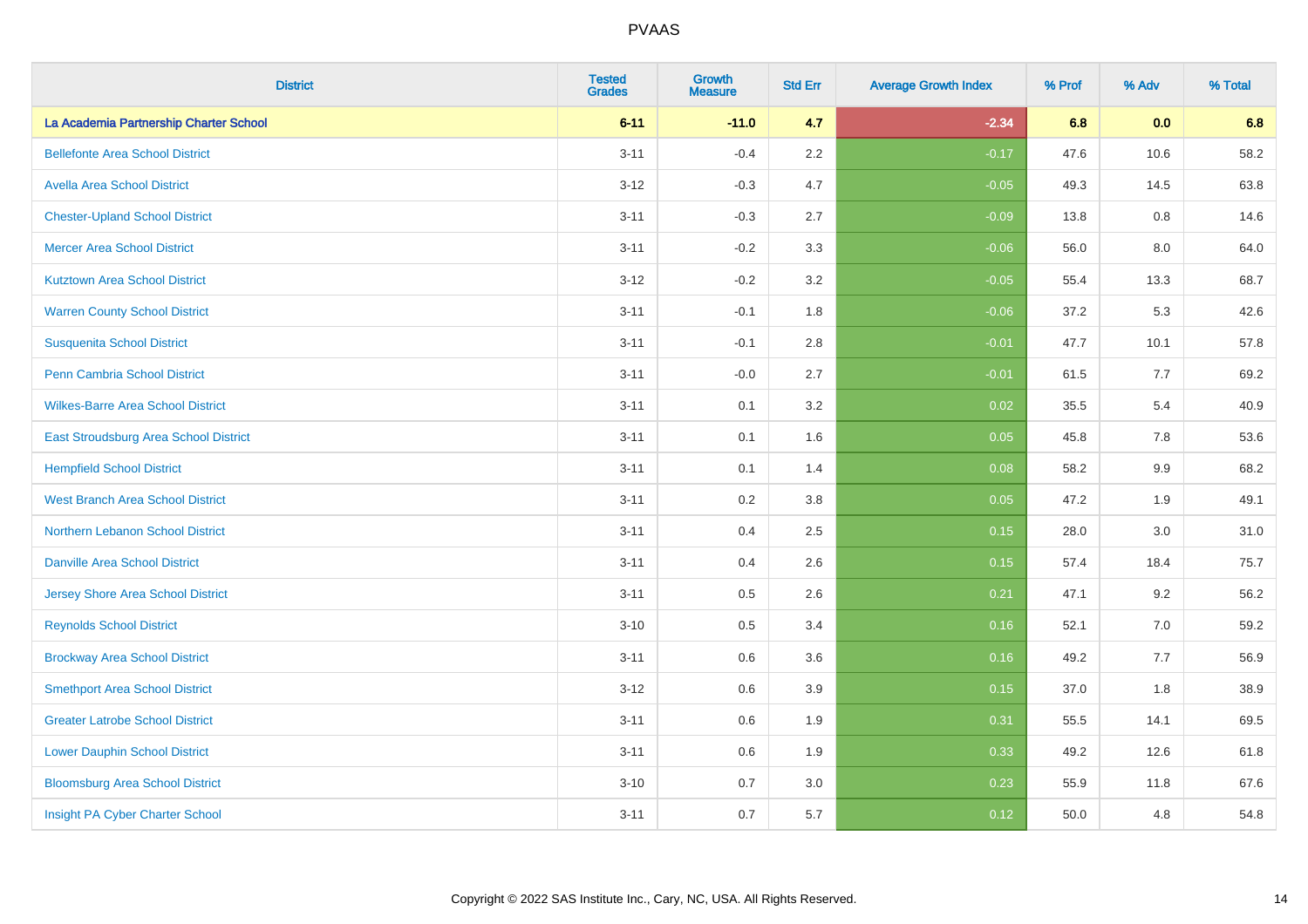| <b>District</b>                               | <b>Tested</b><br><b>Grades</b> | <b>Growth</b><br><b>Measure</b> | <b>Std Err</b> | <b>Average Growth Index</b> | % Prof | % Adv   | % Total |
|-----------------------------------------------|--------------------------------|---------------------------------|----------------|-----------------------------|--------|---------|---------|
| La Academia Partnership Charter School        | $6 - 11$                       | $-11.0$                         | 4.7            | $-2.34$                     | 6.8    | 0.0     | 6.8     |
| Lehigh Valley Academy Regional Charter School | $3 - 11$                       | 0.7                             | 2.3            | 0.32                        | 46.3   | $5.0\,$ | 51.4    |
| <b>Greenville Area School District</b>        | $3 - 11$                       | 0.7                             | 2.9            | 0.26                        | 53.4   | 6.9     | 60.3    |
| <b>Gateway School District</b>                | $3 - 11$                       | $0.8\,$                         | 2.2            | 0.38                        | 52.1   | 13.8    | 65.9    |
| <b>Wyomissing Area School District</b>        | $3 - 12$                       | 0.8                             | 2.6            | 0.33                        | 55.7   | 17.6    | 73.3    |
| <b>Wallingford-Swarthmore School District</b> | $3 - 10$                       | 0.9                             | 2.4            | 0.38                        | 64.4   | 22.7    | 87.1    |
| South Eastern School District                 | $3 - 11$                       | 0.9                             | 2.4            | 0.39                        | 54.8   | 6.6     | 61.4    |
| <b>Radnor Township School District</b>        | $3 - 12$                       | 1.0                             | 2.1            | 0.50                        | 65.0   | 23.2    | 88.2    |
| <b>Lakeland School District</b>               | $3 - 11$                       | 1.1                             | 2.8            | 0.38                        | 48.6   | 3.7     | 52.3    |
| <b>Upper Adams School District</b>            | $3 - 11$                       | 1.3                             | 2.9            | 0.47                        | 55.2   | 8.6     | 63.8    |
| <b>Schuylkill Valley School District</b>      | $3 - 11$                       | 1.4                             | 2.5            | 0.56                        | 55.1   | 10.2    | 65.3    |
| <b>Newport School District</b>                | $3 - 12$                       | 1.4                             | 3.5            | 0.41                        | 51.5   | 10.3    | 61.8    |
| <b>Tussey Mountain School District</b>        | $3 - 12$                       | 1.5                             | 3.7            | 0.40                        | 38.6   | 1.8     | 40.4    |
| <b>Central Bucks School District</b>          | $3 - 11$                       | 1.6                             | $0.9\,$        | 1.66                        | 63.0   | 16.8    | 79.8    |
| <b>Bensalem Township School District</b>      | $3 - 11$                       | 1.6                             | 1.6            | 0.98                        | 38.8   | 8.3     | 47.1    |
| <b>Athens Area School District</b>            | $3 - 11$                       | 1.6                             | 2.5            | 0.64                        | 46.9   | 7.6     | 54.5    |
| <b>Purchase Line School District</b>          | $3 - 12$                       | 1.7                             | 3.5            | 0.47                        | 43.1   | 5.4     | 48.5    |
| South Fayette Township School District        | $3 - 11$                       | 1.7                             | 2.0            | 0.88                        | 61.0   | 26.5    | 87.6    |
| <b>Baldwin-Whitehall School District</b>      | $3 - 11$                       | 1.8                             | 1.9            | 0.94                        | 58.6   | 8.6     | 67.1    |
| <b>Laurel School District</b>                 | $3 - 11$                       | 1.8                             | 3.1            | 0.59                        | 70.1   | 2.3     | 72.4    |
| <b>West Jefferson Hills School District</b>   | $3 - 11$                       | 1.8                             | 2.1            | 0.88                        | 55.7   | 20.8    | 76.4    |
| <b>Williamsport Area School District</b>      | $3 - 11$                       | 1.9                             | 1.8            | 1.04                        | 44.1   | 12.8    | 56.9    |
| <b>Union Area School District</b>             | $3 - 11$                       | 1.9                             | 4.3            | 0.44                        | 61.5   | 0.0     | 61.5    |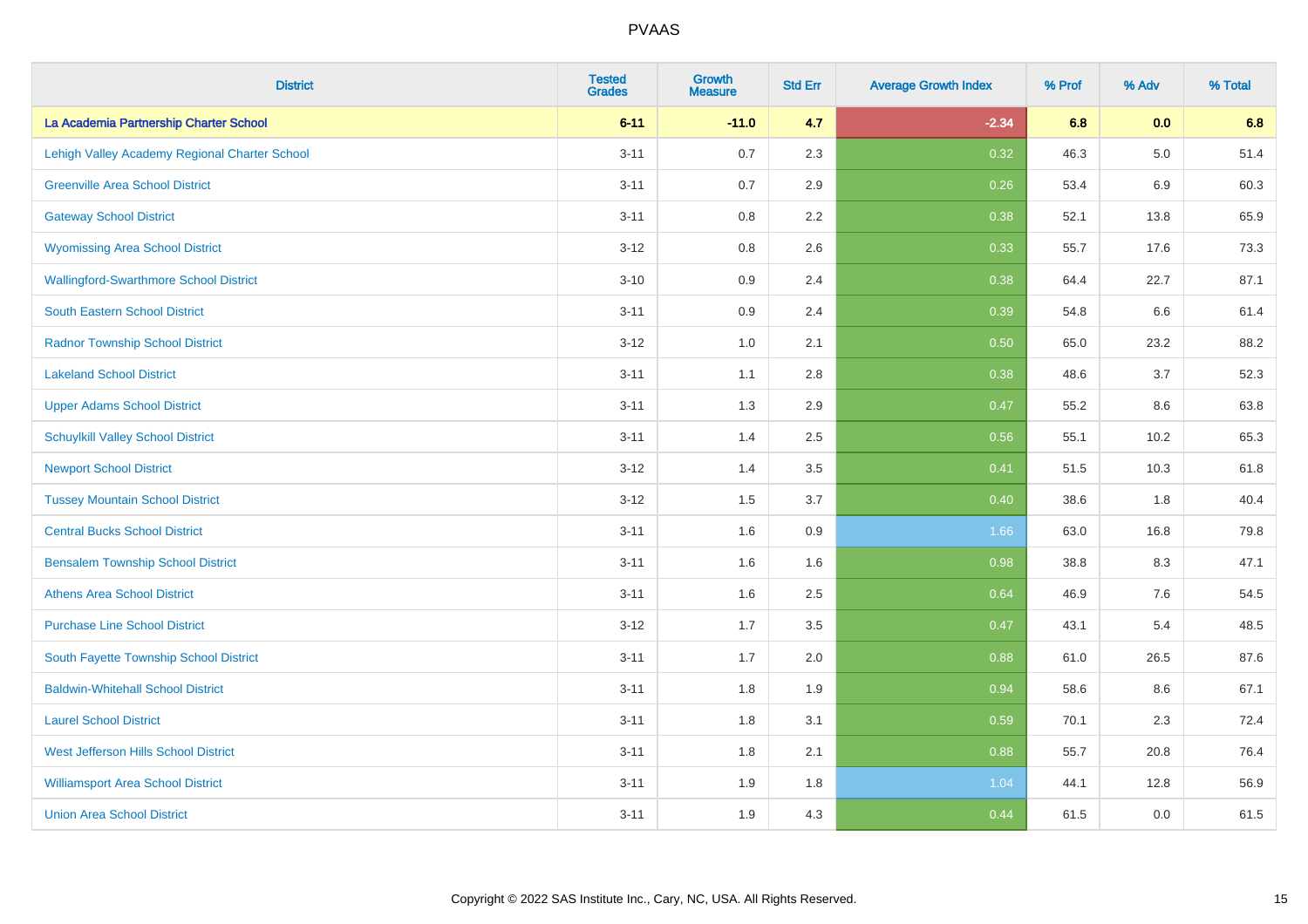| <b>District</b>                                | <b>Tested</b><br><b>Grades</b> | <b>Growth</b><br><b>Measure</b> | <b>Std Err</b> | <b>Average Growth Index</b> | % Prof | % Adv | % Total |
|------------------------------------------------|--------------------------------|---------------------------------|----------------|-----------------------------|--------|-------|---------|
| La Academia Partnership Charter School         | $6 - 11$                       | $-11.0$                         | 4.7            | $-2.34$                     | 6.8    | 0.0   | 6.8     |
| <b>Franklin Regional School District</b>       | $3 - 11$                       | 2.0                             | 1.9            | 1.02                        | 66.7   | 15.5  | 82.1    |
| <b>Marple Newtown School District</b>          | $3 - 11$                       | 2.0                             | 2.4            | 0.81                        | 57.6   | 12.8  | 70.4    |
| <b>Lower Moreland Township School District</b> | $3 - 11$                       | 2.0                             | 2.2            | 0.95                        | 62.8   | 17.0  | 79.8    |
| <b>Mastery Charter School - Thomas Campus</b>  | $3 - 10$                       | 2.1                             | 6.2            | 0.33                        | 28.6   | 0.0   | 28.6    |
| <b>Mcguffey School District</b>                | $3 - 11$                       | 2.1                             | 2.6            | 0.81                        | 57.7   | 3.1   | 60.8    |
| <b>Manheim Central School District</b>         | $3 - 11$                       | 2.1                             | 2.1            | 1.01                        | 53.2   | 11.6  | 64.8    |
| <b>United School District</b>                  | $3 - 11$                       | 2.1                             | 3.4            | 0.63                        | 60.3   | 6.6   | 66.9    |
| Northwestern Lehigh School District            | $3 - 11$                       | 2.2                             | 2.3            | 0.93                        | 53.3   | 9.7   | 63.0    |
| <b>Galeton Area School District</b>            | $3 - 11$                       | 2.2                             | 5.3            | 0.42                        | 41.3   | 4.4   | 45.6    |
| <b>Roberto Clemente Charter School</b>         | $3 - 12$                       | 2.2                             | 4.9            | 0.45                        | 27.5   | 5.0   | 32.5    |
| <b>Hanover Area School District</b>            | $3 - 11$                       | 2.2                             | 4.6            | 0.48                        | 42.9   | 5.7   | 48.6    |
| <b>Union School District</b>                   | $3 - 12$                       | 2.3                             | 4.2            | 0.54                        | 32.6   | 7.0   | 39.5    |
| <b>Tunkhannock Area School District</b>        | $3 - 11$                       | 2.3                             | 2.2            | 1.01                        | 44.9   | 9.6   | 54.6    |
| <b>Camp Hill School District</b>               | $3 - 12$                       | 2.3                             | 3.0            | 0.78                        | 53.6   | 17.5  | 71.1    |
| <b>Bedford Area School District</b>            | $3 - 11$                       | 2.5                             | 2.6            | 0.93                        | 48.5   | 10.0  | 58.5    |
| Mastery Charter High School-Lenfest Campus     | $7 - 11$                       | 2.5                             | 5.7            | 0.43                        | 40.0   | 0.0   | 40.0    |
| <b>Methacton School District</b>               | $3 - 11$                       | 2.5                             | 1.7            | 1.43                        | 62.5   | 16.4  | 79.0    |
| <b>Armstrong School District</b>               | $3 - 11$                       | 2.6                             | 1.7            | 1.53                        | 51.5   | 6.1   | 57.6    |
| <b>Hopewell Area School District</b>           | $3 - 11$                       | 2.6                             | 2.7            | 0.97                        | 58.4   | 4.0   | 62.4    |
| <b>Pottsgrove School District</b>              | $3 - 11$                       | 2.8                             | 2.0            | 1.35                        | 44.0   | 10.0  | 53.9    |
| <b>Forbes Road School District</b>             | $3 - 11$                       | 2.8                             | 5.1            | 0.56                        | 41.4   | 10.3  | 51.7    |
| <b>Central Cambria School District</b>         | $3 - 11$                       | 3.0                             | 2.5            | 1.17                        | 56.2   | 9.7   | 66.0    |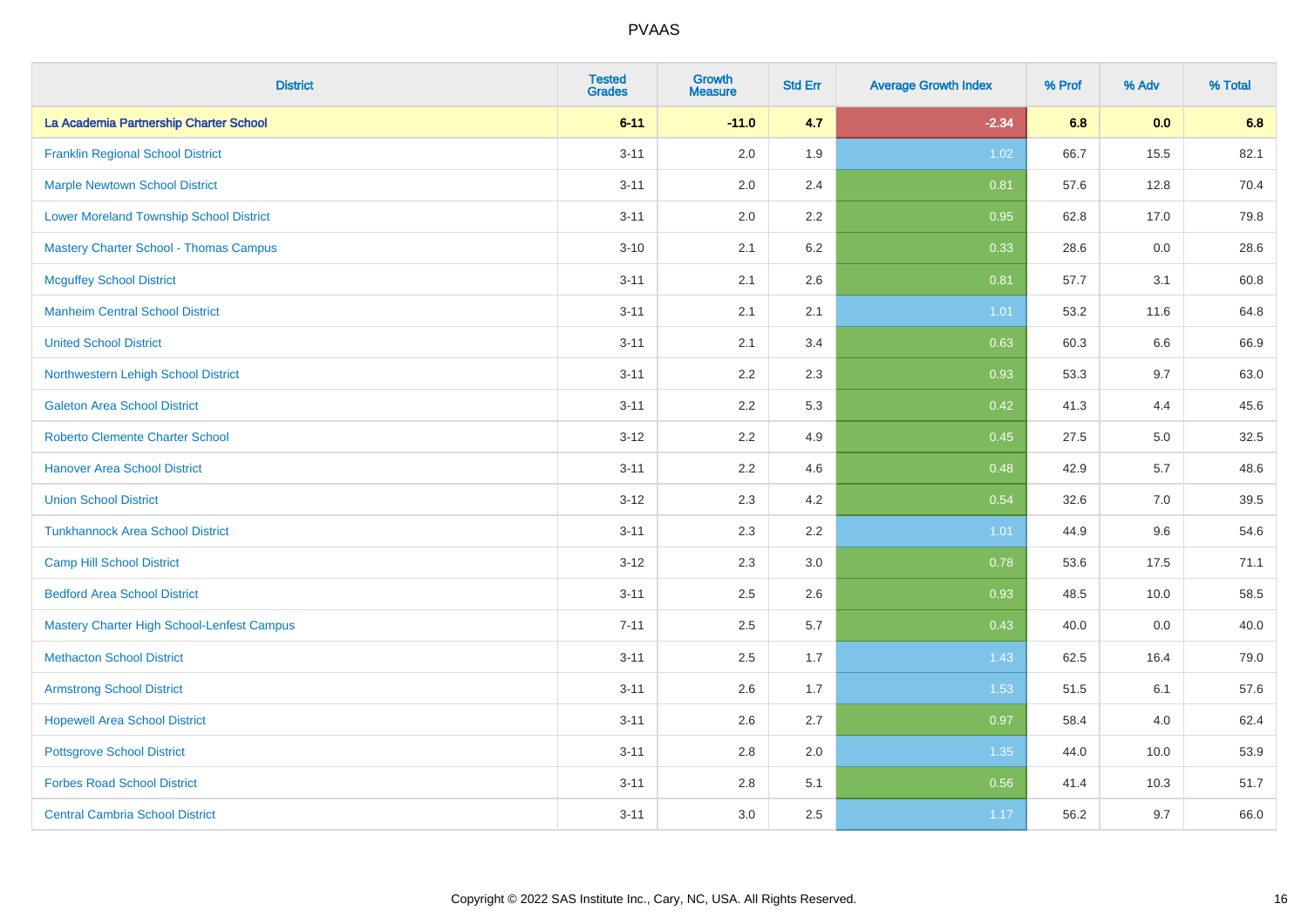| <b>District</b>                                    | <b>Tested</b><br><b>Grades</b> | <b>Growth</b><br><b>Measure</b> | <b>Std Err</b> | <b>Average Growth Index</b> | % Prof | % Adv | % Total |
|----------------------------------------------------|--------------------------------|---------------------------------|----------------|-----------------------------|--------|-------|---------|
| La Academia Partnership Charter School             | $6 - 11$                       | $-11.0$                         | 4.7            | $-2.34$                     | 6.8    | 0.0   | 6.8     |
| <b>General Mclane School District</b>              | $3 - 11$                       | 3.1                             | 2.9            | 1.07                        | 62.3   | 4.9   | 67.2    |
| <b>Millcreek Township School District</b>          | $3 - 11$                       | 3.1                             | 1.5            | 2.06                        | 55.6   | 14.2  | 69.7    |
| <b>Keystone School District</b>                    | $3 - 11$                       | 3.1                             | 3.3            | 0.94                        | 50.6   | 6.5   | 57.1    |
| <b>Pleasant Valley School District</b>             | $3 - 11$                       | 3.1                             | 2.0            | 1.57                        | 57.2   | 5.5   | 62.8    |
| <b>Donegal School District</b>                     | $3-12$                         | 3.1                             | 2.4            | 1.29                        | 60.6   | 9.1   | 69.7    |
| <b>Woodland Hills School District</b>              | $3 - 12$                       | 3.2                             | 2.6            | 1.22                        | 31.4   | 3.6   | 35.0    |
| <b>Commodore Perry School District</b>             | $3 - 11$                       | 3.2                             | 5.5            | 0.58                        | 58.3   | 0.0   | 58.3    |
| <b>West York Area School District</b>              | $3 - 12$                       | 3.2                             | 2.3            | 1.38                        | 53.8   | 4.4   | 58.2    |
| Altoona Area School District                       | $3 - 12$                       | 3.3                             | 1.6            | 1.99                        | 47.7   | 8.2   | 55.9    |
| Southeastern Greene School District                | $3 - 10$                       | 3.3                             | 4.6            | 0.72                        | 57.6   | 6.1   | 63.6    |
| <b>Spring Cove School District</b>                 | $3 - 11$                       | 3.4                             | 2.5            | 1.33                        | 47.8   | 12.7  | 60.4    |
| <b>Fairview School District</b>                    | $3 - 11$                       | 3.4                             | 2.6            | 1.32                        | 57.2   | 17.6  | 74.8    |
| <b>Clairton City School District</b>               | $3 - 11$                       | 3.5                             | 3.7            | 0.95                        | 13.4   | 0.0   | 13.4    |
| <b>Lincoln Park Performing Arts Charter School</b> | $7 - 11$                       | 3.6                             | 2.5            | 1.42                        | 59.6   | 14.7  | 74.3    |
| <b>Conrad Weiser Area School District</b>          | $3 - 11$                       | 3.6                             | 2.2            | 1.63                        | 52.1   | 2.1   | 54.2    |
| <b>North Clarion County School District</b>        | $3-12$                         | 3.7                             | 4.3            | 0.85                        | 67.5   | 15.0  | 82.5    |
| <b>Hermitage School District</b>                   | $3-12$                         | $3.8\,$                         | 2.4            | 1.60                        | 57.5   | 9.3   | 66.8    |
| South Butler County School District                | $3 - 10$                       | 3.9                             | 2.5            | 1.54                        | 53.1   | 16.6  | 69.7    |
| South Western School District                      | $3 - 12$                       | 3.9                             | 1.9            | 2.08                        | 60.2   | 8.1   | 68.3    |
| Esperanza Academy Charter School                   | $4 - 11$                       | 4.0                             | 2.5            | 1.61                        | 32.4   | 0.7   | 33.1    |
| Northampton Area School District                   | $3 - 11$                       | 4.0                             | 1.6            | 2.51                        | 52.3   | 10.8  | 63.1    |
| <b>Muhlenberg School District</b>                  | $3 - 10$                       | 4.0                             | 1.9            | 2.10                        | 34.2   | 2.6   | 36.8    |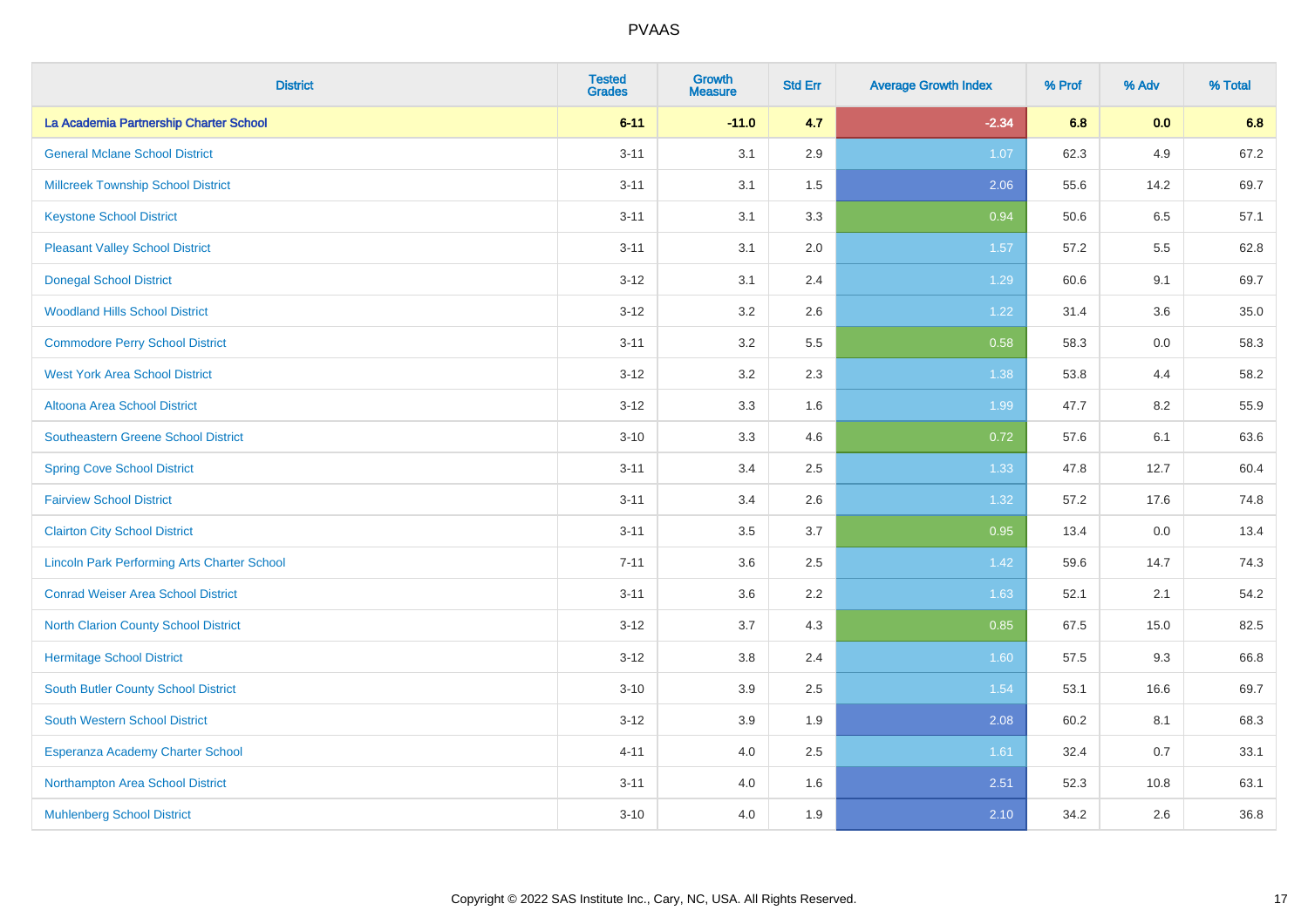| <b>District</b>                                 | <b>Tested</b><br><b>Grades</b> | Growth<br><b>Measure</b> | <b>Std Err</b> | <b>Average Growth Index</b> | % Prof | % Adv   | % Total |
|-------------------------------------------------|--------------------------------|--------------------------|----------------|-----------------------------|--------|---------|---------|
| La Academia Partnership Charter School          | $6 - 11$                       | $-11.0$                  | 4.7            | $-2.34$                     | 6.8    | 0.0     | 6.8     |
| <b>Towanda Area School District</b>             | $3 - 11$                       | 4.0                      | 2.8            | 1.44                        | 39.4   | $6.6\,$ | 46.0    |
| <b>Berlin Brothersvalley School District</b>    | $3 - 11$                       | 4.0                      | 4.2            | 0.96                        | 48.8   | 14.0    | 62.8    |
| <b>Neshaminy School District</b>                | $3 - 11$                       | 4.0                      | 1.3            | 3.02                        | 58.7   | 9.5     | 68.2    |
| <b>West Allegheny School District</b>           | $3-12$                         | 4.0                      | 2.1            | 1.96                        | 63.1   | 15.7    | 78.8    |
| Mastery Charter School - Shoemaker Campus       | $7 - 10$                       | 4.1                      | 3.0            | 1.34                        | 20.9   | 3.3     | 24.2    |
| <b>Line Mountain School District</b>            | $3 - 11$                       | 4.1                      | 3.2            | 1.27                        | 52.9   | 9.2     | 62.1    |
| <b>Governor Mifflin School District</b>         | $3 - 11$                       | 4.1                      | 1.8            | 2.33                        | 42.5   | 7.2     | 49.7    |
| <b>East Penn School District</b>                | $3 - 11$                       | 4.1                      | 1.3            | 3.27                        | 55.8   | 11.5    | 67.3    |
| <b>Ligonier Valley School District</b>          | $3 - 11$                       | 4.2                      | 3.1            | 1.34                        | 59.1   | 10.3    | 69.5    |
| <b>Loyalsock Township School District</b>       | $3 - 12$                       | 4.2                      | 2.8            | 1.47                        | 54.3   | 2.1     | 56.4    |
| <b>Punxsutawney Area School District</b>        | $3 - 11$                       | 4.2                      | 2.9            | 1.45                        | 55.0   | 5.5     | 60.6    |
| Meyersdale Area School District                 | $3 - 11$                       | 4.2                      | 4.0            | 1.07                        | 43.1   | 6.9     | 50.0    |
| <b>Laurel Highlands School District</b>         | $3 - 11$                       | 4.3                      | 2.4            | 1.81                        | 44.9   | 9.6     | 54.5    |
| <b>Central Dauphin School District</b>          | $3 - 11$                       | 4.4                      | 1.3            | 3.32                        | 53.3   | 7.4     | 60.7    |
| Leechburg Area School District                  | $3 - 11$                       | 4.4                      | 4.0            | 1.09                        | 47.8   | 19.6    | 67.4    |
| <b>Port Allegany School District</b>            | $3 - 11$                       | 4.4                      | 3.6            | 1.21                        | 28.1   | 9.4     | 37.5    |
| <b>Pottsville Area School District</b>          | $3 - 12$                       | 4.4                      | 2.3            | 1.94                        | 44.8   | 5.4     | 50.2    |
| <b>MaST Community Charter School II</b>         | $3 - 10$                       | 4.4                      | 3.2            | 1.37                        | 28.4   | 3.4     | 31.8    |
| <b>Burrell School District</b>                  | $3 - 11$                       | 4.5                      | 3.1            | 1.48                        | 58.5   | 13.8    | 72.3    |
| <b>Eastern Lancaster County School District</b> | $3 - 12$                       | 4.5                      | 2.2            | 2.09                        | 46.3   | 11.4    | 57.6    |
| Harmony Area School District                    | $3 - 10$                       | 4.5                      | 6.3            | 0.72                        | 33.3   | 13.3    | 46.7    |
| <b>Hempfield Area School District</b>           | $3 - 12$                       | 4.6                      | 1.6            | 2.86                        | 53.5   | 20.1    | 73.6    |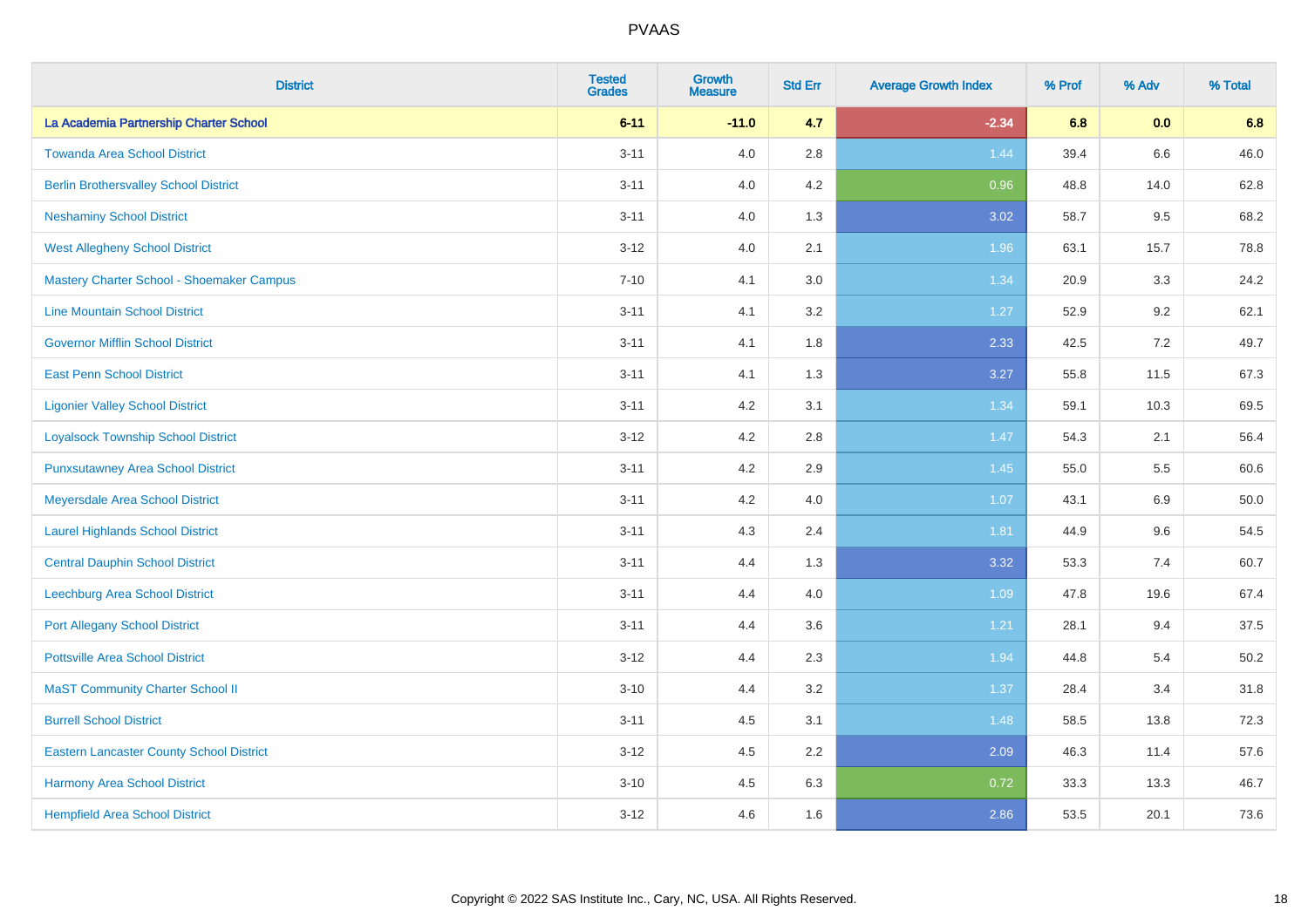| <b>District</b>                             | <b>Tested</b><br><b>Grades</b> | <b>Growth</b><br><b>Measure</b> | <b>Std Err</b> | <b>Average Growth Index</b> | % Prof | % Adv   | % Total |
|---------------------------------------------|--------------------------------|---------------------------------|----------------|-----------------------------|--------|---------|---------|
| La Academia Partnership Charter School      | $6 - 11$                       | $-11.0$                         | 4.7            | $-2.34$                     | 6.8    | 0.0     | 6.8     |
| Pennsylvania Leadership Charter School      | $3 - 11$                       | 4.6                             | 2.2            | 2.13                        | 55.4   | 11.2    | 66.7    |
| <b>Warrior Run School District</b>          | $3 - 11$                       | 4.6                             | 3.0            | 1.51                        | 40.9   | 8.1     | 49.0    |
| <b>New Brighton Area School District</b>    | $3 - 11$                       | 4.6                             | 3.1            | 1.47                        | 60.9   | 5.8     | 66.7    |
| <b>KIPP Dubois Charter School</b>           | $9 - 10$                       | 4.7                             | 3.3            | 1.40                        | 31.0   | 1.4     | 32.4    |
| <b>Blackhawk School District</b>            | $3 - 11$                       | 4.7                             | 2.3            | 2.01                        | 55.8   | $8.8\,$ | 64.6    |
| <b>Halifax Area School District</b>         | $3 - 11$                       | 4.7                             | 3.9            | 1.22                        | 61.5   | 9.6     | 71.2    |
| <b>Beaver Area School District</b>          | $3 - 10$                       | 4.7                             | 2.4            | 1.94                        | 57.4   | 16.8    | 74.2    |
| Urban Pathways 6-12 Charter School          | $6 - 11$                       | 4.8                             | 6.4            | 0.75                        | 28.6   | 0.0     | 28.6    |
| <b>Kennett Consolidated School District</b> | $3 - 11$                       | 4.8                             | 1.8            | 2.61                        | 52.5   | 10.7    | 63.2    |
| Morrisville Borough School District         | $3 - 11$                       | 4.8                             | 4.3            | $1.10$                      | 30.2   | 2.3     | 32.6    |
| <b>Central Valley School District</b>       | $3 - 10$                       | 4.8                             | 2.4            | 1.98                        | 56.9   | 9.0     | 65.9    |
| <b>Sharon City School District</b>          | $3 - 11$                       | 4.9                             | 2.6            | 1.87                        | 48.2   | 5.3     | 53.4    |
| <b>Everett Area School District</b>         | $3 - 11$                       | 5.0                             | 3.4            | 1.47                        | 60.5   | 1.3     | 61.8    |
| <b>West Shore School District</b>           | $3 - 12$                       | 5.0                             | 1.4            | 3.59                        | 54.2   | 9.4     | 63.6    |
| <b>Peters Township School District</b>      | $3 - 11$                       | 5.0                             | 1.8            | 2.76                        | 59.8   | 26.1    | 85.9    |
| <b>Hampton Township School District</b>     | $3 - 11$                       | 5.1                             | 2.2            | 2.35                        | 54.0   | 28.2    | 82.2    |
| <b>Grove City Area School District</b>      | $3 - 12$                       | 5.1                             | 2.4            | 2.09                        | 36.4   | 16.5    | 52.8    |
| <b>Warwick School District</b>              | $3 - 11$                       | 5.2                             | 1.9            | 2.76                        | 46.4   | 17.0    | 63.3    |
| <b>Hanover Public School District</b>       | $3 - 11$                       | 5.2                             | 2.8            | 1.83                        | 52.2   | 14.4    | 66.7    |
| <b>Parkland School District</b>             | $3 - 11$                       | 5.3                             | 1.2            | 4.30                        | 58.0   | 22.3    | 80.4    |
| <b>Allentown City School District</b>       | $3 - 12$                       | 5.3                             | 1.4            | 3.88                        | 25.3   | 2.7     | 28.0    |
| <b>New Foundations Charter School</b>       | $3 - 11$                       | 5.4                             | 2.2            | 2.41                        | 47.2   | 2.5     | 49.8    |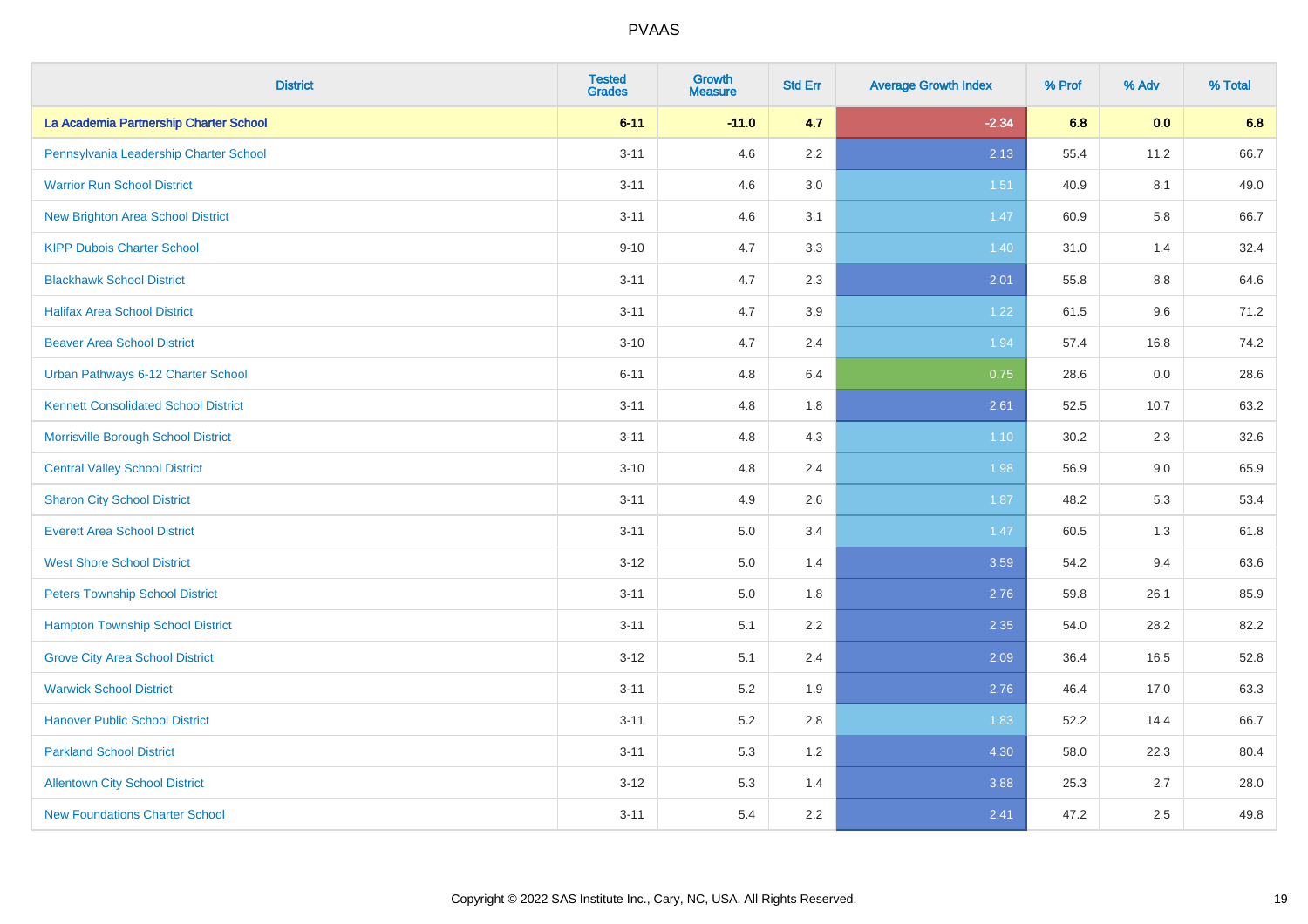| <b>District</b>                                  | <b>Tested</b><br><b>Grades</b> | <b>Growth</b><br><b>Measure</b> | <b>Std Err</b> | <b>Average Growth Index</b> | % Prof | % Adv | % Total |
|--------------------------------------------------|--------------------------------|---------------------------------|----------------|-----------------------------|--------|-------|---------|
| La Academia Partnership Charter School           | $6 - 11$                       | $-11.0$                         | 4.7            | $-2.34$                     | 6.8    | 0.0   | 6.8     |
| <b>Keystone Oaks School District</b>             | $3 - 11$                       | 5.5                             | 2.6            | 2.07                        | 53.2   | 12.1  | 65.4    |
| <b>Stroudsburg Area School District</b>          | $3 - 11$                       | 5.5                             | 1.9            | 2.88                        | 48.1   | 4.2   | 52.3    |
| Lehigh Career & Technical Institute              | $10 - 12$                      | 5.6                             | 5.6            | 0.99                        | 78.3   | 0.0   | 78.3    |
| Palmyra Area School District                     | $3 - 11$                       | 5.6                             | 1.9            | 2.96                        | 56.4   | 15.6  | 72.0    |
| <b>Western Wayne School District</b>             | $3 - 11$                       | 5.6                             | 2.9            | 1.93                        | 41.3   | 17.4  | 58.7    |
| <b>Spring Grove Area School District</b>         | $3 - 11$                       | 5.6                             | 2.1            | 2.68                        | 55.1   | 15.0  | 70.1    |
| <b>Ephrata Area School District</b>              | $3 - 11$                       | 5.6                             | 1.8            | 3.12                        | 54.7   | 9.5   | 64.2    |
| <b>Mastery Charter School - Pickett Campus</b>   | $6 - 10$                       | 5.6                             | 5.7            | 1.00                        | 27.8   | 0.0   | 27.8    |
| <b>Bethel Park School District</b>               | $3 - 11$                       | 5.6                             | 1.8            | 3.18                        | 65.3   | 18.6  | 83.9    |
| <b>Mars Area School District</b>                 | $3 - 10$                       | 5.7                             | 2.1            | 2.75                        | 57.9   | 18.2  | 76.1    |
| <b>Bentworth School District</b>                 | $3 - 11$                       | 5.7                             | 3.2            | 1.75                        | 44.2   | 19.5  | 63.6    |
| <b>Penncrest School District</b>                 | $3 - 11$                       | 5.7                             | 2.2            | 2.57                        | 47.2   | 7.1   | 54.3    |
| Daniel Boone Area School District                | $3 - 12$                       | 5.7                             | 2.0            | 2.88                        | 51.0   | 11.5  | 62.6    |
| <b>Tidioute Community Charter School</b>         | $3 - 11$                       | 5.7                             | 5.1            | 1.11                        | 34.4   | 21.9  | 56.2    |
| 21st Century Cyber Charter School                | $6 - 12$                       | 5.7                             | 2.3            | 2.50                        | 56.7   | 8.3   | 65.0    |
| Capital Area School for the Arts Charter School  | $9 - 11$                       | 5.8                             | 4.1            | 1.39                        | 59.3   | 18.6  | 78.0    |
| Community Academy Of Philadelphia Charter School | $3 - 11$                       | 5.8                             | 2.7            | 2.12                        | 26.7   | 0.9   | 27.6    |
| <b>Agora Cyber Charter School</b>                | $3 - 11$                       | 5.8                             | 2.6            | 2.28                        | 42.8   | 6.6   | 49.4    |
| <b>Collegium Charter School</b>                  | $3 - 10$                       | 5.9                             | 2.5            | 2.33                        | 38.1   | 7.9   | 46.0    |
| <b>Mechanicsburg Area School District</b>        | $3 - 11$                       | 5.9                             | 1.8            | 3.29                        | 57.2   | 13.7  | 70.9    |
| Northeastern York School District                | $3 - 11$                       | 5.9                             | 2.0            | 3.03                        | 51.1   | 16.6  | 67.6    |
| <b>Uniontown Area School District</b>            | $3 - 11$                       | 6.0                             | 3.2            | 1.87                        | 62.4   | 5.9   | 68.2    |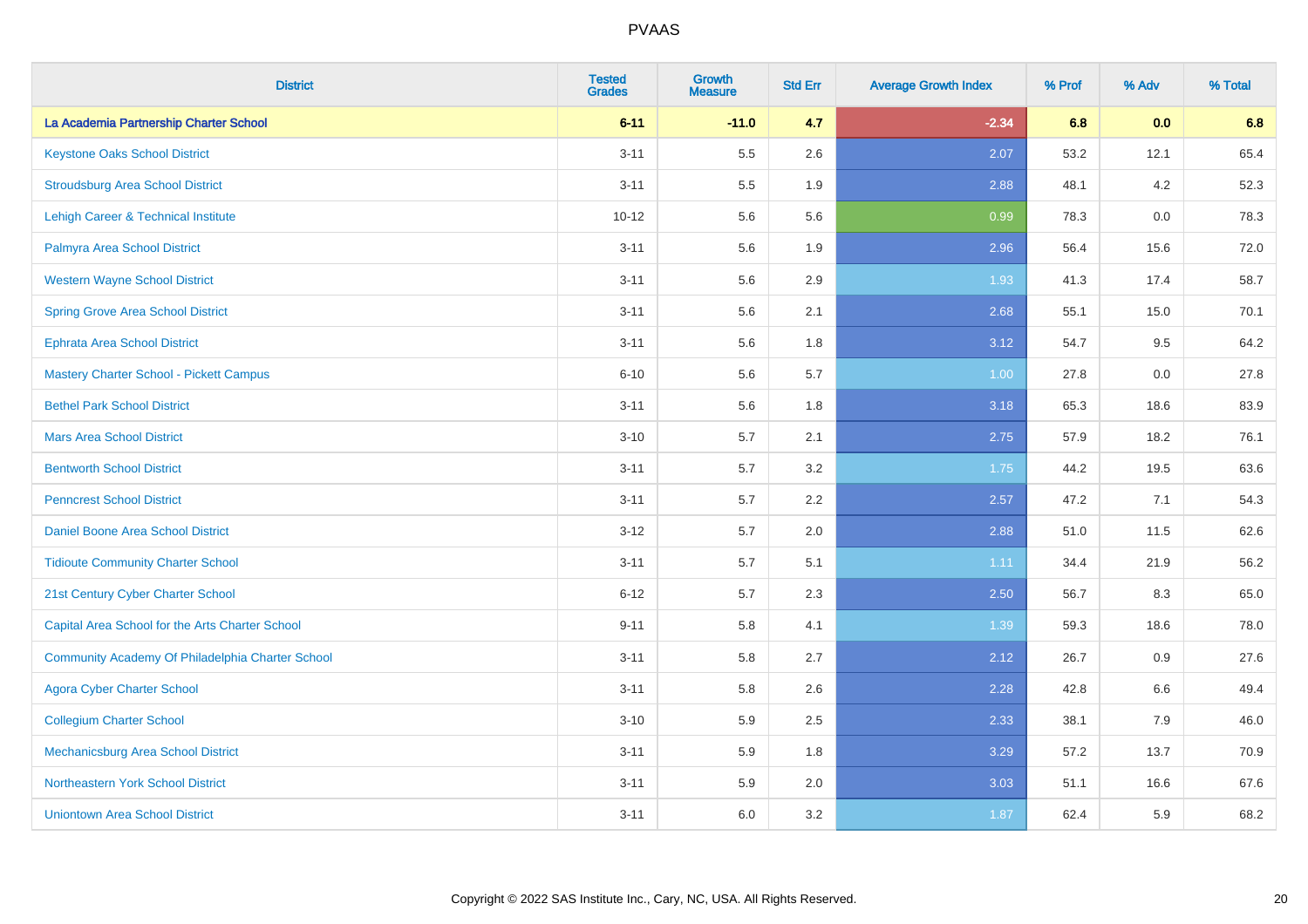| <b>District</b>                               | <b>Tested</b><br><b>Grades</b> | <b>Growth</b><br><b>Measure</b> | <b>Std Err</b> | <b>Average Growth Index</b> | % Prof | % Adv | % Total |
|-----------------------------------------------|--------------------------------|---------------------------------|----------------|-----------------------------|--------|-------|---------|
| La Academia Partnership Charter School        | $6 - 11$                       | $-11.0$                         | 4.7            | $-2.34$                     | 6.8    | 0.0   | 6.8     |
| <b>Hollidaysburg Area School District</b>     | $3 - 11$                       | 6.0                             | 2.1            | 2.88                        | 57.1   | 12.3  | 69.4    |
| <b>Wilson Area School District</b>            | $3 - 11$                       | 6.0                             | 2.6            | 2.30                        | 48.7   | 8.5   | 57.2    |
| <b>Spring-Ford Area School District</b>       | $3 - 11$                       | 6.0                             | 1.3            | 4.46                        | 60.8   | 16.5  | 77.4    |
| <b>Dover Area School District</b>             | $3 - 12$                       | 6.0                             | 2.1            | 2.94                        | 52.2   | 6.0   | 58.2    |
| <b>Connellsville Area School District</b>     | $3 - 11$                       | 6.1                             | 2.0            | 3.05                        | 45.4   | 7.8   | 53.2    |
| <b>Whitehall-Coplay School District</b>       | $3 - 11$                       | 6.1                             | 1.8            | 3.45                        | 49.3   | 7.4   | 56.6    |
| <b>Millersburg Area School District</b>       | $3 - 11$                       | 6.2                             | 3.8            | 1.63                        | 51.8   | 7.4   | 59.3    |
| <b>Northgate School District</b>              | $3 - 11$                       | 6.3                             | 3.6            | 1.73                        | 53.3   | 16.7  | 70.0    |
| <b>Salisbury Township School District</b>     | $3 - 11$                       | 6.3                             | 3.6            | 1.77                        | 46.2   | 6.6   | 52.8    |
| <b>Belle Vernon Area School District</b>      | $3 - 11$                       | 6.5                             | 2.6            | 2.44                        | 55.6   | 11.1  | 66.7    |
| <b>Steel Valley School District</b>           | $3 - 11$                       | 6.5                             | 3.4            | 1.89                        | 50.7   | 5.6   | 56.3    |
| <b>Wattsburg Area School District</b>         | $3 - 11$                       | 6.5                             | 2.7            | 2.43                        | 42.7   | 7.6   | 50.3    |
| <b>Sto-Rox School District</b>                | $3 - 10$                       | 6.6                             | 3.7            | 1.80                        | 13.4   | 0.0   | 13.4    |
| <b>Franklin Area School District</b>          | $3 - 11$                       | 6.6                             | 2.8            | 2.34                        | 48.2   | 4.5   | 52.7    |
| <b>Richland School District</b>               | $3 - 11$                       | 6.7                             | 2.9            | 2.33                        | 62.2   | 19.2  | 81.4    |
| Pocono Mountain School District               | $3 - 12$                       | 6.8                             | 1.5            | 4.62                        | 45.8   | 5.0   | 50.7    |
| <b>Upper Darby School District</b>            | $3 - 12$                       | 6.9                             | 1.5            | 4.62                        | 45.0   | 6.7   | 51.7    |
| <b>Brookville Area School District</b>        | $3 - 11$                       | 6.9                             | 3.0            | 2.30                        | 55.2   | 15.6  | 70.8    |
| <b>Shanksville-Stonycreek School District</b> | $3 - 10$                       | 7.0                             | 5.9            | 1.20                        | 64.7   | 17.6  | 82.4    |
| Esperanza Cyber Charter School                | $3 - 11$                       | 7.1                             | 6.1            | 1.16                        | 9.1    | 0.0   | 9.1     |
| <b>Centennial School District</b>             | $3 - 10$                       | 7.1                             | 1.7            | 4.29                        | 50.1   | 8.7   | 58.9    |
| <b>Carlynton School District</b>              | $3 - 11$                       | 7.3                             | 3.3            | 2.22                        | 41.0   | 10.5  | 51.6    |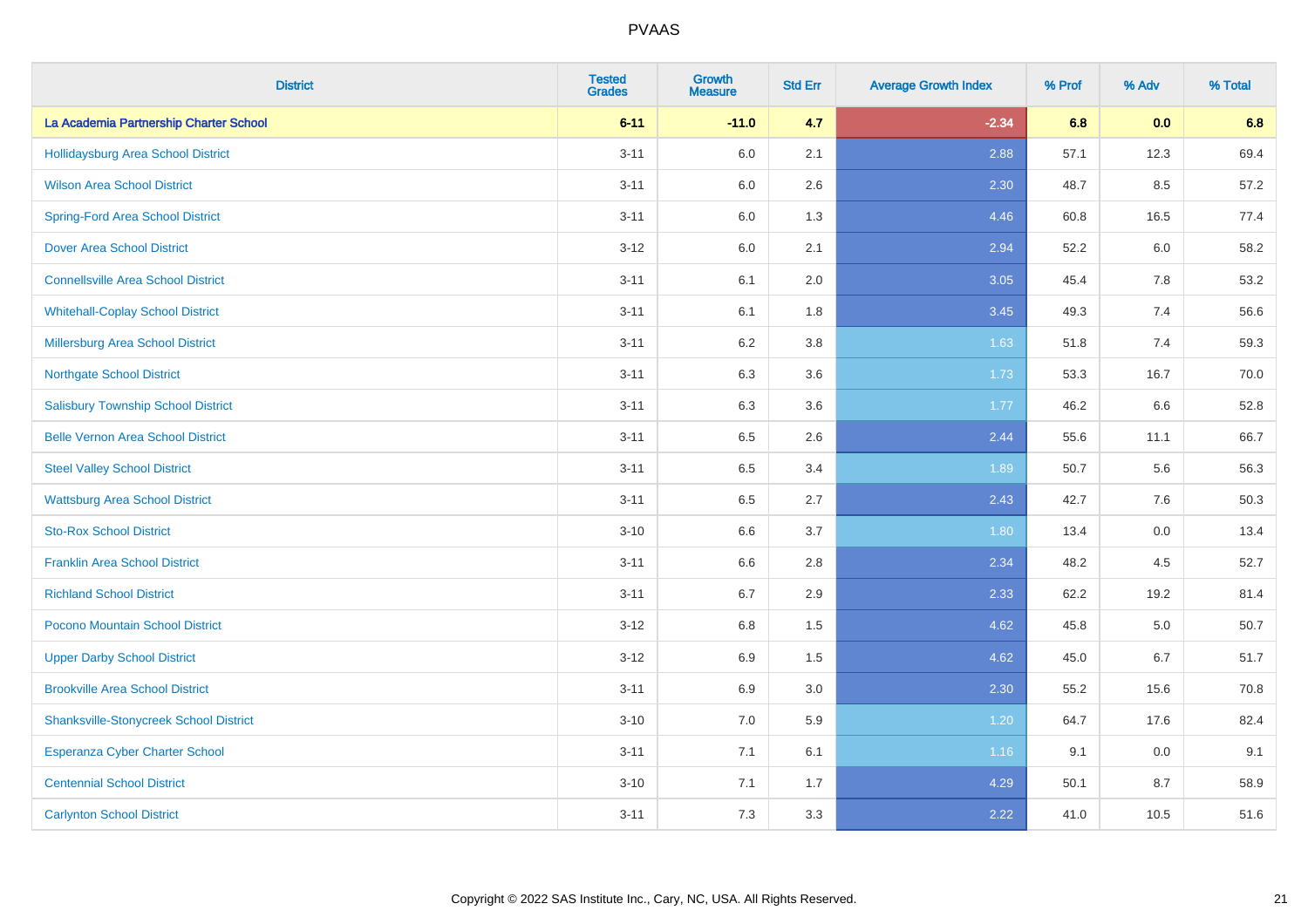| <b>District</b>                                        | <b>Tested</b><br><b>Grades</b> | <b>Growth</b><br><b>Measure</b> | <b>Std Err</b> | <b>Average Growth Index</b> | % Prof | % Adv | % Total |
|--------------------------------------------------------|--------------------------------|---------------------------------|----------------|-----------------------------|--------|-------|---------|
| La Academia Partnership Charter School                 | $6 - 11$                       | $-11.0$                         | 4.7            | $-2.34$                     | 6.8    | 0.0   | 6.8     |
| Lehigh Valley Charter High School For The Arts         | $9 - 10$                       | 7.3                             | 2.6            | 2.82                        | 62.3   | 18.2  | 80.5    |
| <b>Carbondale Area School District</b>                 | $3 - 10$                       | 7.4                             | 3.3            | 2.25                        | 56.6   | 2.6   | 59.2    |
| <b>Wilmington Area School District</b>                 | $3 - 11$                       | 7.5                             | 3.0            | 2.48                        | 55.1   | 5.1   | 60.2    |
| Philadelphia City School District                      | $3 - 12$                       | 7.5                             | 0.6            | 12.64                       | 38.4   | 7.0   | 45.4    |
| New Hope-Solebury School District                      | $3 - 11$                       | 7.5                             | 2.9            | 2.57                        | 68.2   | 22.7  | 90.9    |
| <b>Coudersport Area School District</b>                | $3 - 11$                       | 7.7                             | 3.7            | 2.06                        | 55.7   | 8.2   | 63.9    |
| Saint Marys Area School District                       | $3 - 11$                       | 7.8                             | 2.6            | 3.04                        | 57.0   | 8.2   | 65.2    |
| Allegheny-Clarion Valley School District               | $3 - 10$                       | 7.8                             | 4.7            | 1.65                        | 53.3   | 3.3   | 56.7    |
| <b>Wayne Highlands School District</b>                 | $3 - 11$                       | 7.8                             | 2.4            | 3.23                        | 52.3   | 13.1  | 65.4    |
| <b>Haverford Township School District</b>              | $3 - 11$                       | 8.0                             | 1.5            | 5.27                        | 53.0   | 25.5  | 78.6    |
| <b>Blacklick Valley School District</b>                | $3 - 11$                       | 8.0                             | 4.3            | 1.85                        | 34.1   | 0.0   | 34.1    |
| <b>Reach Cyber Charter School</b>                      | $3 - 11$                       | 8.1                             | 4.7            | 1.72                        | 42.4   | 4.6   | 47.0    |
| <b>Bethlehem-Center School District</b>                | $3 - 10$                       | 8.1                             | 3.3            | 2.46                        | 35.1   | 1.4   | 36.5    |
| <b>Moon Area School District</b>                       | $3 - 11$                       | 8.2                             | 1.9            | 4.25                        | 58.7   | 18.5  | 77.2    |
| <b>Monessen City School District</b>                   | $3 - 10$                       | 8.3                             | 4.5            | 1.85                        | 42.9   | 2.9   | 45.7    |
| Selinsgrove Area School District                       | $3 - 12$                       | 8.3                             | 2.3            | 3.54                        | 56.8   | 10.0  | 66.8    |
| Renaissance Academy Charter School                     | $3 - 11$                       | 8.3                             | 3.3            | 2.54                        | 45.6   | 22.8  | 68.4    |
| <b>William Penn School District</b>                    | $3 - 12$                       | 8.3                             | 2.1            | 3.99                        | 35.6   | 3.0   | 38.7    |
| <b>Cornwall-Lebanon School District</b>                | $3 - 11$                       | 8.3                             | 1.6            | 5.08                        | 47.2   | 8.4   | 55.6    |
| <b>Chester Charter Scholars Academy Charter School</b> | $3 - 12$                       | 8.4                             | 4.1            | 2.03                        | 23.4   | 0.0   | 23.4    |
| <b>Oswayo Valley School District</b>                   | $3 - 12$                       | 8.5                             | 5.0            | 1.68                        | 50.0   | 16.7  | 66.7    |
| <b>Allegheny Valley School District</b>                | $3 - 11$                       | 8.5                             | 3.9            | 2.17                        | 53.1   | 12.2  | 65.3    |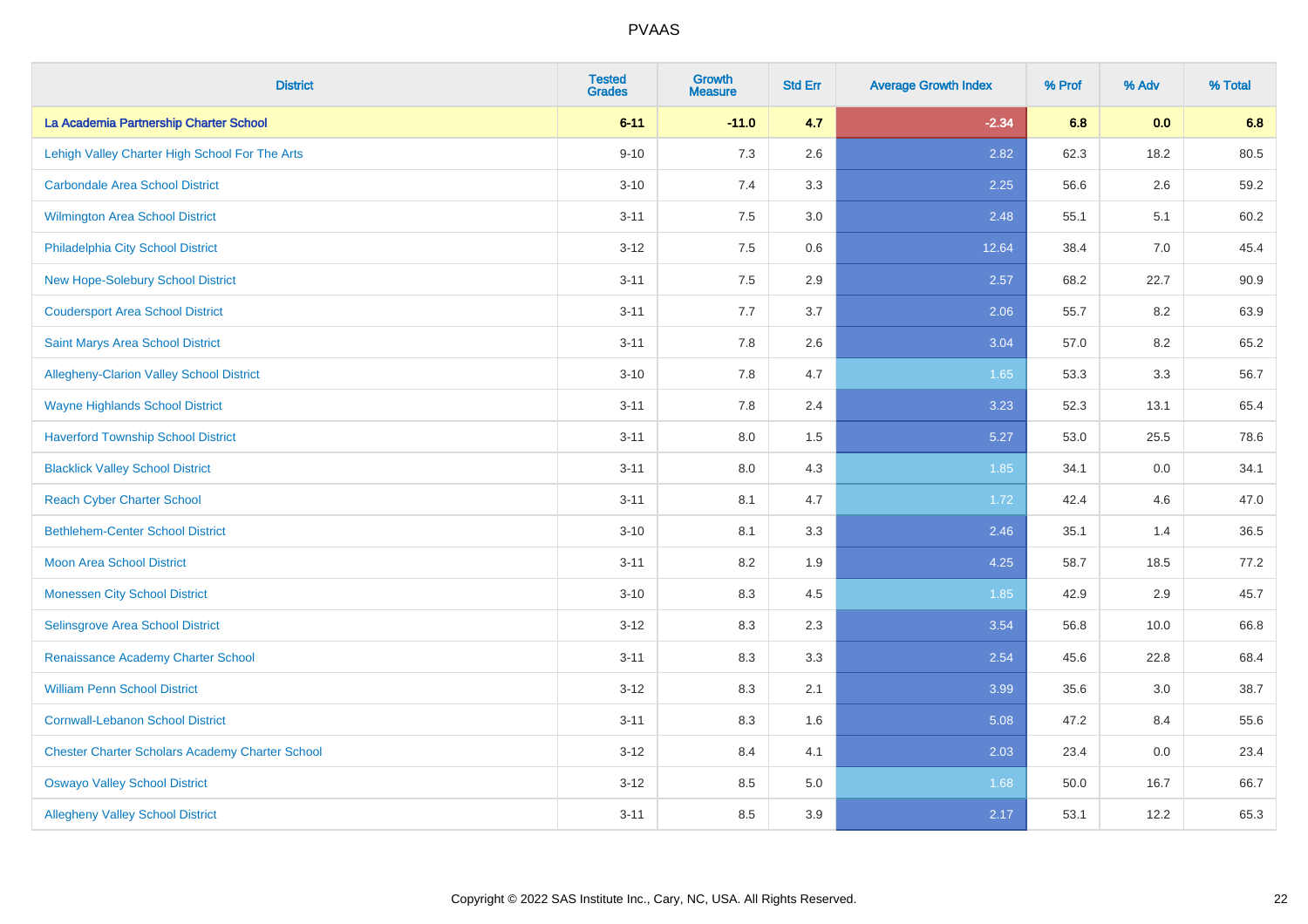| <b>District</b>                                    | <b>Tested</b><br><b>Grades</b> | <b>Growth</b><br><b>Measure</b> | <b>Std Err</b> | <b>Average Growth Index</b> | % Prof | % Adv | % Total |
|----------------------------------------------------|--------------------------------|---------------------------------|----------------|-----------------------------|--------|-------|---------|
| La Academia Partnership Charter School             | $6 - 11$                       | $-11.0$                         | 4.7            | $-2.34$                     | 6.8    | 0.0   | 6.8     |
| Eastern Lebanon County School District             | $3 - 11$                       | 8.6                             | 2.2            | 3.84                        | 48.8   | 11.4  | 60.3    |
| <b>Conestoga Valley School District</b>            | $3 - 11$                       | 8.7                             | 1.8            | 4.69                        | 60.3   | 13.5  | 73.8    |
| <b>Wyalusing Area School District</b>              | $3 - 12$                       | 8.8                             | 3.3            | 2.68                        | 54.6   | 11.7  | 66.2    |
| <b>Wilson School District</b>                      | $3 - 12$                       | 8.8                             | 1.5            | 5.96                        | 52.6   | 14.6  | 67.2    |
| <b>Council Rock School District</b>                | $3 - 11$                       | 8.9                             | 1.2            | 7.65                        | 62.8   | 16.6  | 79.4    |
| <b>Hamburg Area School District</b>                | $3 - 11$                       | 8.9                             | 2.5            | 3.63                        | 43.5   | 8.2   | 51.7    |
| <b>Mckeesport Area School District</b>             | $3 - 12$                       | 9.0                             | 2.4            | 3.72                        | 31.0   | 4.5   | 35.5    |
| <b>Avon Grove Charter School</b>                   | $3 - 11$                       | 9.0                             | 2.9            | 3.13                        | 58.8   | 16.7  | 75.5    |
| <b>York Academy Regional Charter School</b>        | $3 - 11$                       | 9.0                             | 5.0            | 1.79                        | 55.2   | 0.0   | 55.2    |
| Ambridge Area School District                      | $3 - 12$                       | 9.1                             | 2.6            | 3.46                        | 50.4   | 10.7  | 61.1    |
| <b>Mifflin County School District</b>              | $3 - 11$                       | 9.1                             | 1.7            | 5.49                        | 47.1   | 6.7   | 53.8    |
| <b>Octorara Area School District</b>               | $3 - 11$                       | 9.1                             | 2.4            | 3.82                        | 52.1   | 8.5   | 60.6    |
| <b>North Penn School District</b>                  | $3 - 11$                       | 9.1                             | 1.1            | 8.36                        | 55.8   | 17.0  | 72.8    |
| <b>Commonwealth Charter Academy Charter School</b> | $3 - 10$                       | 9.1                             | 1.9            | 4.90                        | 47.2   | 9.1   | 56.3    |
| <b>Cranberry Area School District</b>              | $3 - 12$                       | 9.2                             | 3.0            | 3.04                        | 47.5   | 10.2  | 57.6    |
| Pen Argyl Area School District                     | $3 - 12$                       | 9.2                             | 2.7            | 3.46                        | 50.0   | 12.6  | 62.6    |
| Pennsylvania Distance Learning Charter School      | $3 - 12$                       | 9.3                             | 4.2            | 2.22                        | 42.2   | 3.1   | 45.3    |
| <b>Bethlehem Area School District</b>              | $3 - 11$                       | 9.3                             | 1.1            | 8.15                        | 44.7   | 12.0  | 56.7    |
| <b>Tech Freire Charter School</b>                  | $9 - 11$                       | 9.3                             | 2.9            | 3.26                        | 18.0   | 1.1   | 19.1    |
| <b>Shippensburg Area School District</b>           | $3 - 11$                       | 9.3                             | 1.9            | 4.84                        | 53.1   | 10.2  | 63.3    |
| Multicultural Academy Charter School               | $9 - 11$                       | 9.5                             | 3.5            | 2.69                        | 22.0   | 0.0   | 22.0    |
| <b>Hazleton Area School District</b>               | $3 - 11$                       | 9.6                             | 1.4            | 6.77                        | 45.0   | 7.8   | 52.9    |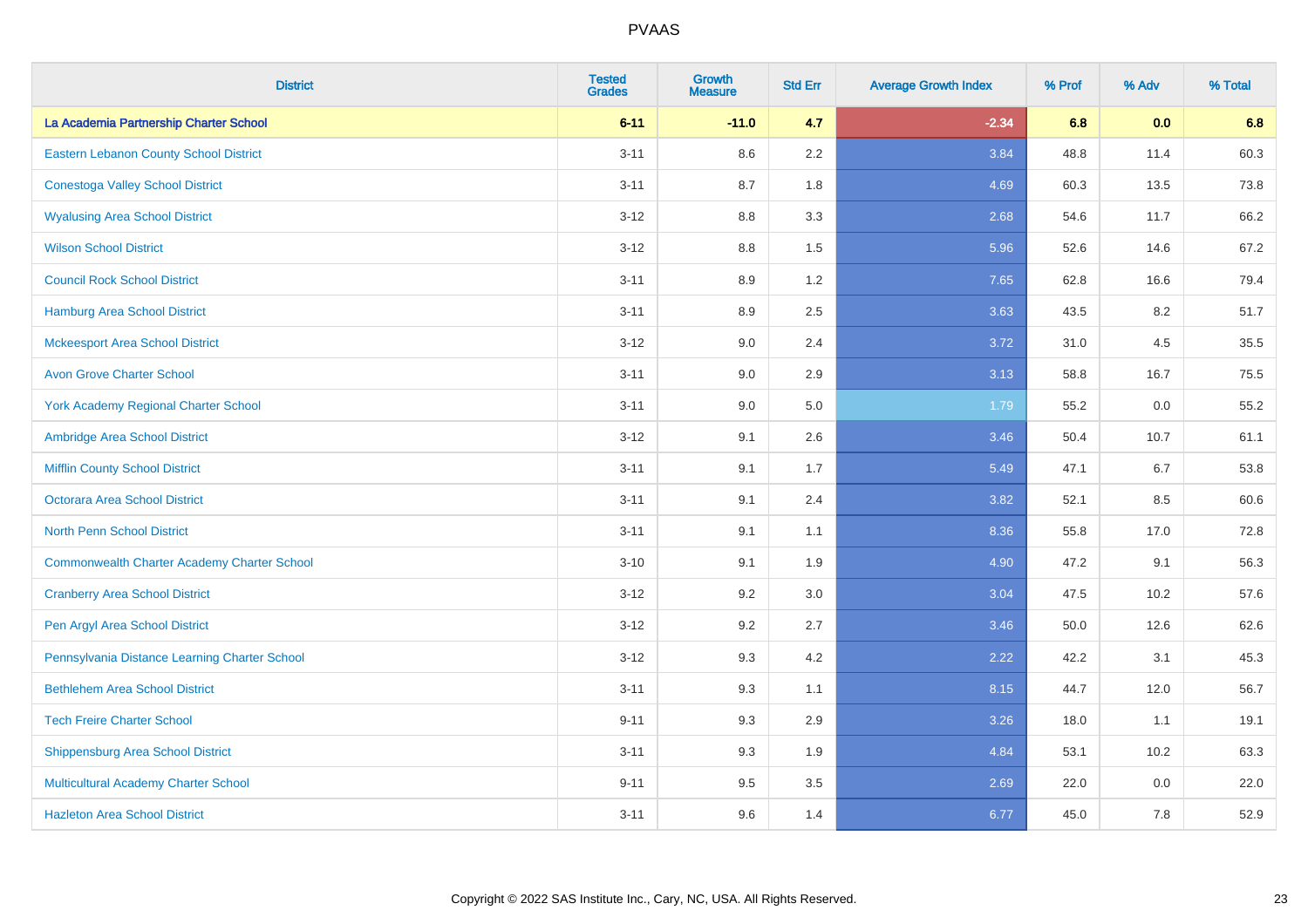| <b>District</b>                               | <b>Tested</b><br><b>Grades</b> | <b>Growth</b><br><b>Measure</b> | <b>Std Err</b> | <b>Average Growth Index</b> | % Prof | % Adv | % Total |
|-----------------------------------------------|--------------------------------|---------------------------------|----------------|-----------------------------|--------|-------|---------|
| La Academia Partnership Charter School        | $6 - 11$                       | $-11.0$                         | 4.7            | $-2.34$                     | 6.8    | 0.0   | 6.8     |
| <b>Eastern York School District</b>           | $3 - 11$                       | 9.6                             | 2.6            | 3.71                        | 56.3   | 12.6  | 68.9    |
| <b>Freeport Area School District</b>          | $3 - 10$                       | 9.7                             | 2.5            | 3.91                        | 57.5   | 17.8  | 75.3    |
| <b>Homer-Center School District</b>           | $3 - 11$                       | 9.7                             | 3.6            | 2.70                        | 45.1   | 17.2  | 62.3    |
| <b>Shenandoah Valley School District</b>      | $3 - 11$                       | 9.7                             | 3.9            | 2.49                        | 28.3   | 5.0   | 33.3    |
| Fox Chapel Area School District               | $3 - 11$                       | 9.8                             | 1.8            | 5.36                        | 56.6   | 28.6  | 85.2    |
| <b>Northern Cambria School District</b>       | $3 - 11$                       | 10.0                            | 3.3            | 3.04                        | 47.4   | 5.1   | 52.6    |
| <b>Avon Grove School District</b>             | $3 - 10$                       | 10.0                            | 1.6            | 6.26                        | 56.3   | 18.6  | 74.9    |
| <b>Ridley School District</b>                 | $3 - 12$                       | 10.0                            | 1.6            | 6.10                        | 45.6   | 8.2   | 53.8    |
| <b>Reading School District</b>                | $3 - 11$                       | 10.1                            | 1.4            | 7.25                        | 24.7   | 2.4   | 27.2    |
| <b>York Suburban School District</b>          | $3 - 11$                       | 10.1                            | 2.1            | 4.91                        | 53.5   | 27.8  | 81.3    |
| Dr Robert Ketterer Charter School Inc         | $6 - 12$                       | 10.1                            | 5.0            | 2.04                        | 14.9   | 0.4   | 15.3    |
| <b>Clarion Area School District</b>           | $3 - 11$                       | 10.3                            | 4.1            | 2.51                        | 45.4   | 14.6  | 60.0    |
| <b>Midd-West School District</b>              | $3 - 11$                       | 10.3                            | 2.7            | 3.80                        | 58.0   | 13.4  | 71.4    |
| <b>Cocalico School District</b>               | $3 - 11$                       | 10.6                            | 2.0            | 5.18                        | 50.8   | 14.1  | 64.8    |
| <b>Montgomery Area School District</b>        | $3 - 11$                       | 10.7                            | 3.6            | 2.96                        | 48.7   | 12.4  | 61.1    |
| Lake-Lehman School District                   | $3 - 11$                       | 10.8                            | 2.7            | 3.93                        | 55.3   | 7.9   | 63.2    |
| Montoursville Area School District            | $3 - 12$                       | 10.8                            | 2.5            | 4.24                        | 44.6   | 20.1  | 64.8    |
| <b>Garnet Valley School District</b>          | $3 - 10$                       | 10.9                            | 1.7            | 6.53                        | 67.1   | 19.0  | 86.1    |
| <b>Sayre Area School District</b>             | $3 - 11$                       | 11.2                            | 3.5            | 3.20                        | 52.2   | 7.5   | 59.7    |
| <b>Greater Nanticoke Area School District</b> | $3 - 12$                       | 11.2                            | 2.8            | 4.01                        | 38.0   | 12.4  | 50.4    |
| <b>Littlestown Area School District</b>       | $3 - 11$                       | 11.4                            | 2.5            | 4.62                        | 55.2   | 10.4  | 65.6    |
| Mastery Charter School - Hardy Williams       | $3 - 11$                       | 11.4                            | 3.4            | 3.33                        | 44.3   | 5.7   | 50.0    |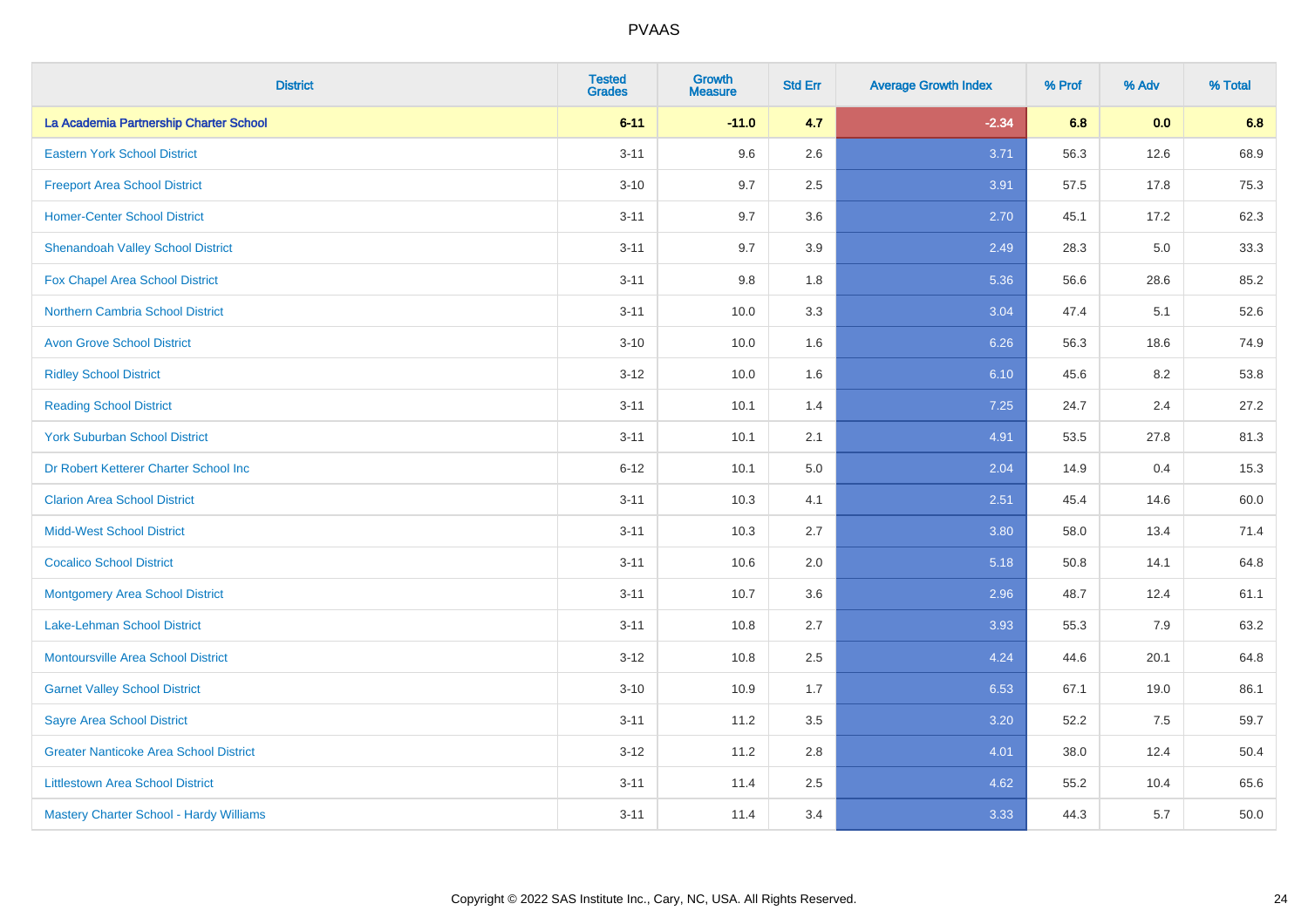| <b>District</b>                          | <b>Tested</b><br><b>Grades</b> | <b>Growth</b><br><b>Measure</b> | <b>Std Err</b> | <b>Average Growth Index</b> | % Prof | % Adv | % Total |
|------------------------------------------|--------------------------------|---------------------------------|----------------|-----------------------------|--------|-------|---------|
| La Academia Partnership Charter School   | $6 - 11$                       | $-11.0$                         | 4.7            | $-2.34$                     | 6.8    | 0.0   | 6.8     |
| <b>Pine-Richland School District</b>     | $3 - 11$                       | 11.5                            | 1.8            | 6.31                        | 60.6   | 24.4  | 85.0    |
| Pennsylvania Cyber Charter School        | $3 - 11$                       | 11.6                            | 1.5            | 7.54                        | 46.3   | 5.0   | 51.3    |
| <b>Pennsbury School District</b>         | $3 - 11$                       | 11.7                            | 1.5            | 7.90                        | 60.1   | 21.3  | 81.3    |
| <b>Fort Leboeuf School District</b>      | $3 - 11$                       | 11.7                            | 2.5            | 4.73                        | 48.5   | 21.1  | 69.6    |
| Pennsylvania Virtual Charter School      | $3 - 11$                       | 11.8                            | 3.5            | 3.37                        | 56.5   | 11.1  | 67.6    |
| Downingtown Area School District         | $3 - 11$                       | 12.1                            | 1.1            | 10.67                       | 60.0   | 23.5  | 83.6    |
| <b>Fleetwood Area School District</b>    | $3 - 10$                       | 12.2                            | 2.2            | 5.68                        | 53.5   | 11.6  | 65.2    |
| <b>Central York School District</b>      | $3 - 12$                       | 12.3                            | 1.7            | 7.20                        | 55.5   | 11.5  | 67.0    |
| <b>Souderton Area School District</b>    | $3 - 11$                       | 12.4                            | 1.5            | 8.28                        | 61.7   | 15.2  | 76.9    |
| <b>School Lane Charter School</b>        | $3 - 11$                       | 12.4                            | 3.6            | 3.43                        | 59.1   | 9.8   | 68.9    |
| <b>Jenkintown School District</b>        | $3 - 11$                       | 12.5                            | 4.4            | 2.84                        | 54.6   | 29.6  | 84.1    |
| <b>Wissahickon School District</b>       | $3 - 10$                       | 12.5                            | 1.8            | 6.85                        | 58.3   | 22.4  | 80.7    |
| <b>West Perry School District</b>        | $3 - 11$                       | 12.5                            | 2.5            | 4.99                        | 56.6   | 8.4   | 65.0    |
| <b>Delaware Valley School District</b>   | $3 - 11$                       | 12.6                            | 1.8            | 6.93                        | 55.2   | 16.2  | 71.4    |
| <b>West Chester Area School District</b> | $3 - 11$                       | 12.6                            | 1.2            | 10.38                       | 66.8   | 20.2  | 87.0    |
| <b>Derry Township School District</b>    | $3 - 10$                       | 12.8                            | 2.0            | 6.39                        | 54.8   | 25.8  | 80.6    |
| <b>Iroquois School District</b>          | $3 - 11$                       | 13.1                            | 3.0            | 4.35                        | 48.2   | 7.8   | 56.0    |
| <b>Derry Area School District</b>        | $3 - 11$                       | 13.2                            | 2.8            | 4.69                        | 60.0   | 12.5  | 72.5    |
| People For People Charter School         | $3 - 12$                       | 13.3                            | 5.5            | 2.43                        | 13.5   | 0.0   | 13.5    |
| <b>Penn-Trafford School District</b>     | $3 - 11$                       | 13.4                            | 1.7            | 7.87                        | 62.3   | 21.9  | 84.2    |
| <b>Abington Heights School District</b>  | $3 - 11$                       | 13.5                            | 2.2            | 6.27                        | 58.3   | 16.2  | 74.5    |
| <b>Jamestown Area School District</b>    | $3 - 11$                       | 13.5                            | 4.2            | 3.19                        | 64.4   | 13.3  | 77.8    |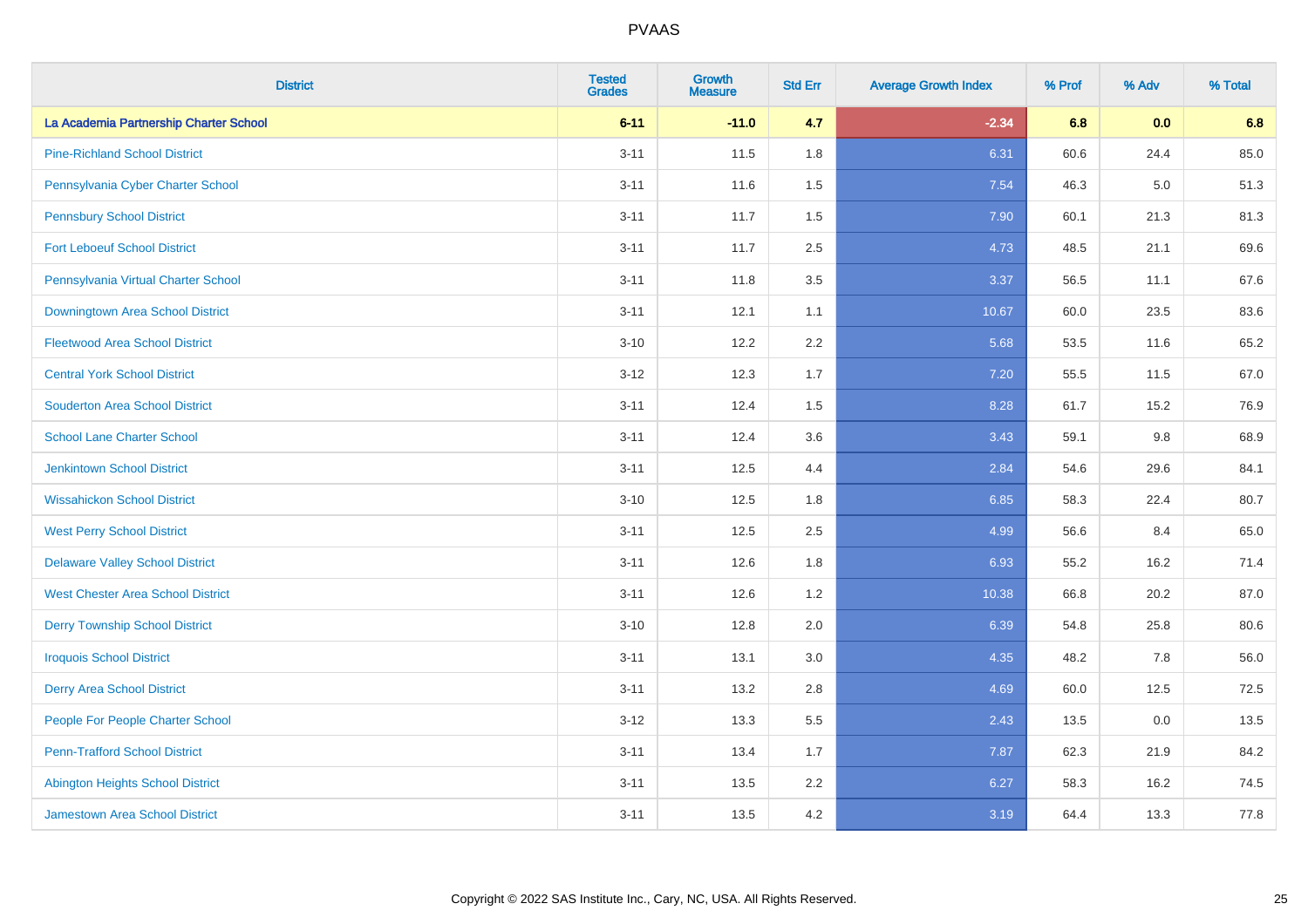| <b>District</b>                               | <b>Tested</b><br><b>Grades</b> | <b>Growth</b><br><b>Measure</b> | <b>Std Err</b> | <b>Average Growth Index</b> | % Prof | % Adv | % Total |
|-----------------------------------------------|--------------------------------|---------------------------------|----------------|-----------------------------|--------|-------|---------|
| La Academia Partnership Charter School        | $6 - 11$                       | $-11.0$                         | 4.7            | $-2.34$                     | 6.8    | 0.0   | 6.8     |
| <b>Dallastown Area School District</b>        | $3 - 11$                       | 13.5                            | 1.5            | 8.84                        | 56.0   | 17.9  | 73.8    |
| <b>City CHS</b>                               | $10 - 11$                      | 13.6                            | 2.7            | 5.12                        | 45.8   | 3.0   | 48.8    |
| <b>Springfield School District</b>            | $3 - 11$                       | 13.8                            | 1.7            | 7.99                        | 60.9   | 21.5  | 82.4    |
| Penns Valley Area School District             | $3 - 12$                       | 14.0                            | 2.9            | 4.80                        | 41.9   | 23.1  | 65.0    |
| <b>Colonial School District</b>               | $3 - 11$                       | 14.0                            | 1.7            | 8.21                        | 60.2   | 19.6  | 79.8    |
| Lincoln Leadership Academy Charter School     | $3 - 12$                       | 14.2                            | 6.4            | 2.22                        | 23.5   | 0.0   | 23.5    |
| <b>Southern York County School District</b>   | $3 - 11$                       | 14.2                            | 2.1            | 6.91                        | 55.1   | 18.1  | 73.1    |
| <b>Saucon Valley School District</b>          | $3 - 11$                       | 14.7                            | 2.5            | 5.98                        | 48.7   | 20.2  | 69.0    |
| <b>Great Valley School District</b>           | $3 - 11$                       | 15.0                            | 1.9            | 7.98                        | 50.0   | 35.0  | 85.0    |
| <b>Upper Merion Area School District</b>      | $3 - 11$                       | 15.3                            | 2.0            | 7.62                        | 59.3   | 19.3  | 78.6    |
| <b>Upper Dublin School District</b>           | $3 - 12$                       | 15.4                            | 1.8            | 8.53                        | 60.8   | 24.8  | 85.6    |
| <b>Northern York County School District</b>   | $3 - 11$                       | 15.6                            | 2.0            | 7.98                        | 57.4   | 11.5  | 68.8    |
| <b>Greenwood School District</b>              | $3 - 11$                       | 15.9                            | 3.9            | 4.11                        | 50.0   | 25.0  | 75.0    |
| <b>Belmont Charter School</b>                 | $3 - 10$                       | 16.0                            | 6.5            | 2.45                        | 64.3   | 0.0   | 64.3    |
| Northern Bedford County School District       | $3 - 11$                       | 16.5                            | 3.6            | 4.58                        | 51.7   | 20.0  | 71.7    |
| <b>Deer Lakes School District</b>             | $3 - 11$                       | 17.0                            | 2.7            | 6.32                        | 61.5   | 16.4  | 77.9    |
| <b>Unionville-Chadds Ford School District</b> | $3 - 11$                       | 17.1                            | 3.1            | 5.51                        | 68.1   | 13.2  | 81.3    |
| <b>North Allegheny School District</b>        | $3 - 11$                       | 17.4                            | 1.3            | 13.52                       | 59.5   | 28.1  | 87.6    |
| <b>Norwin School District</b>                 | $3 - 11$                       | 18.0                            | 1.7            | 10.37                       | 58.5   | 27.0  | 85.4    |
| <b>Valley View School District</b>            | $3 - 11$                       | 18.1                            | 2.4            | 7.42                        | 53.7   | 14.7  | 68.4    |
| <b>Cumberland Valley School District</b>      | $3 - 12$                       | 18.5                            | 1.3            | 14.64                       | 60.7   | 23.4  | 84.1    |
| <b>Upper Saint Clair School District</b>      | $3 - 11$                       | 18.5                            | 1.7            | 10.65                       | 61.8   | 30.1  | 91.9    |